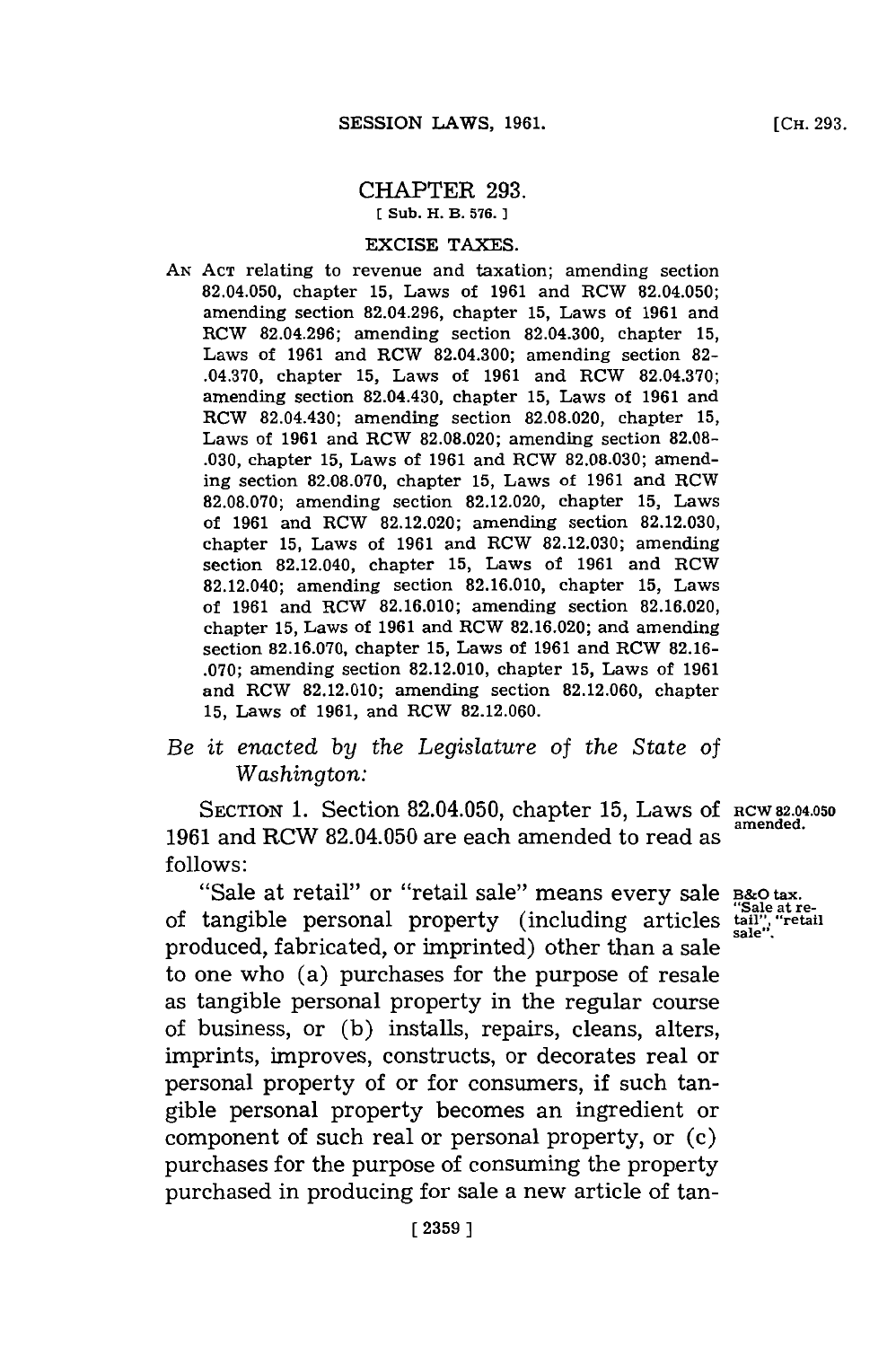gible personal property or substance, of which such property becomes an ingredient or component or as a chemical used in processing, when the primary purpose of such chemical is to create a chemical reaction directly through contact with an ingredient of a new article being produced for sale. The term also means every sale of tangible personal property to persons engaged in any business which is taxable under RCW **82.04.280,** subsection (2), and 82.04.290.

The term "sale at retail" or "retail sale" shall include the sale of or charge made for tangible personal property consumed and/or for labor and services rendered in respect to the following: (a) The installing, repairing, cleaning, altering, imprinting, or improving of tangible personal property of or for consumers, excluding, however, services rendered in respect to live animals, birds and insects; **(b)** the constructing, repairing, decorating, or improving of new or existing buildings or other structures under, upon, or above real property of or for consumers, including the installing or attaching of any article of tangible personal property therein or thereto, whether or not such personal property becomes a part of the realty **by** virtue of installation, and shall also include the sale of services or charges made for the clearing of land and the moving of earth excepting the mere leveling of land used in commercial farming or agriculture; **(c)** the sale of or charge made for labor and services rendered in respect to the cleaning, fumigating, razing or moving of existing buildings or structures, but shall not include the charge made for janitorial services; **(d)** the sale of or charge made for labor and services rendered in respect to automobile towing, armored car service and similar automotive transportation services, but not in respect to those required to report and pay taxes under chapter **82.16;** (e) the sale of and charge made for the furnishing of lodging and all other services **by** a hotel, rooming house,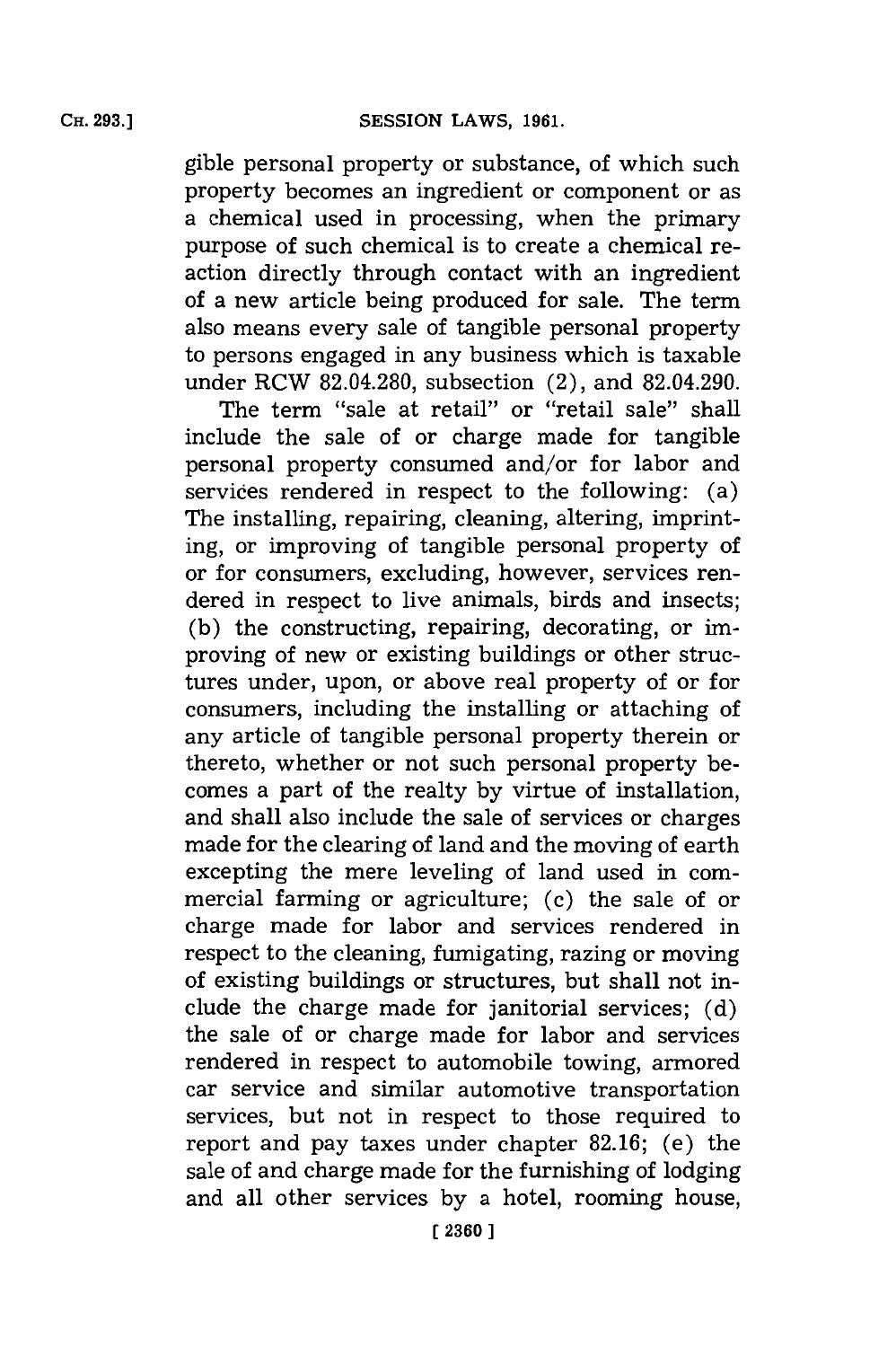tourist court, motel, trailer camp, and the granting of any similar license to use real property, as distinguished from the renting or leasing of real property, and it shall be presumed that the occupancy of real property for a continuous period of one month or more constitutes a rental or lease of real property and not a mere license to use or enjoy the same.

The term shall also include the renting or leasing of tangible personal property to consumers.

The term shall not include the sale of or charge made for labor and services rendered in respect to the building, repairing, or improving of any publicly owned street, place, road, highway, bridge, or trestle which is used or to be used primarily for foot or vehicular traffic, nor shall it include sales of feed, seed, fertilizer, and spray materials to persons for the purpose of producing for sale any agricultural product whatsoever, including milk, eggs, wool, fur, meat, honey, or other substances obtained from animals, birds, or insects.

SEC. 2. Section **83.04.296,** chapter **15,** Laws **of RCW82-04.296 1961** and RCW **82.04.296** are each amended to read as **follows:**

From and after the first day of May, 1955, there **Additional tax** is levied and shall be collected from every person for the act or privilege of engaging in business activities, as a part of the tax imposed **by** this chapter, other than those activities taxed pursuant to RCW 82.04.260, an additional tax in the amount of sixty percent of the tax payable under this chapter: *Provided,* That from April **1, 1959** the additional tax imposed under this section shall be in the amount of seventy-six percent of the tax payable under this chapter. To facilitate collection of this additional tax, the tax commission is authorized to adjust the basic rates of persons to which this section applies in such manner as to reflect the exact amount of the additional tax hereby imposed.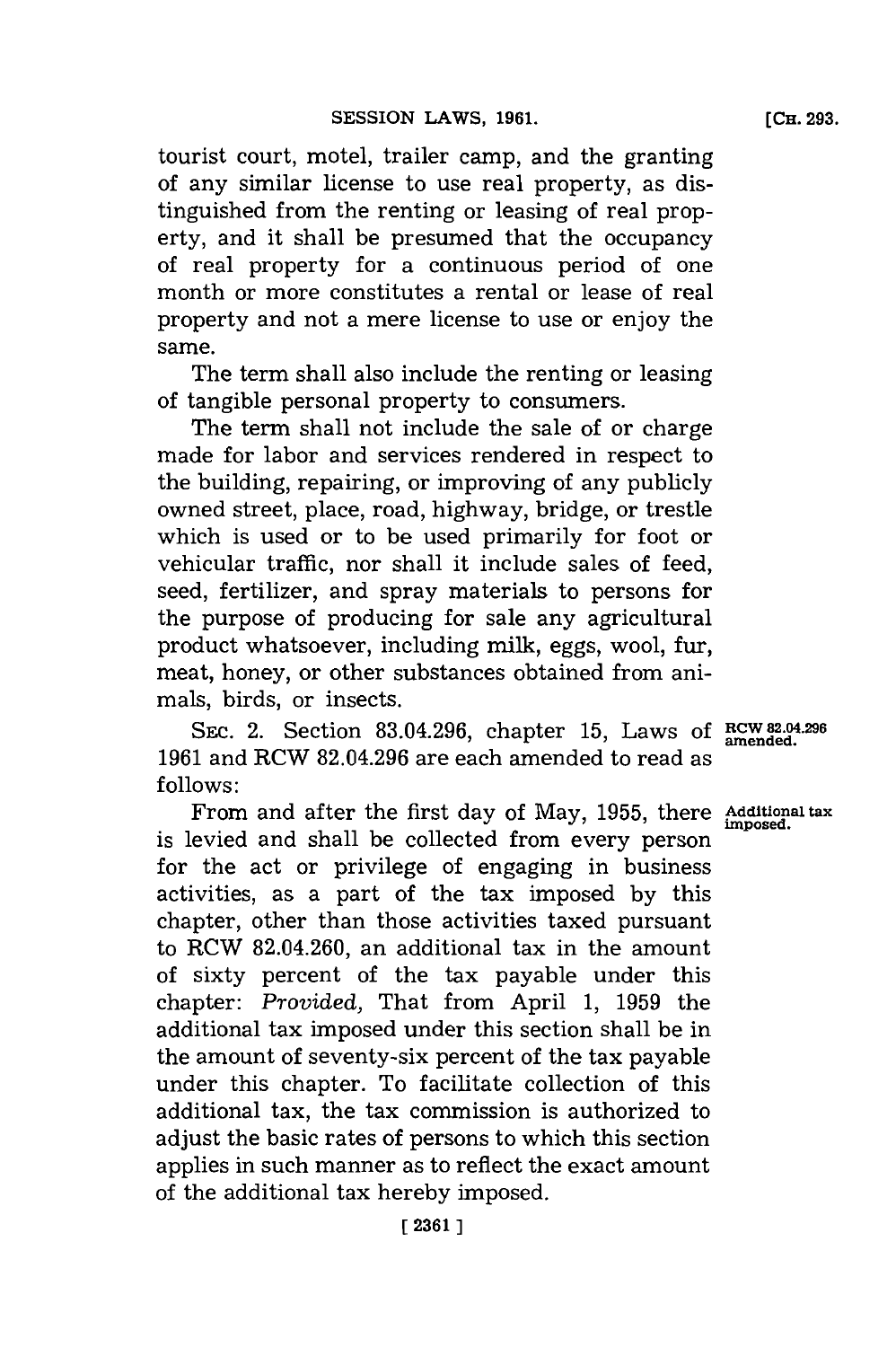CH. 293.] **CH. 293.] CH. 293.** 

**ROWnd8.4.0 SEC. 3.** Section 82.04.300, chapter **15,** Laws of **1961** and RCW 82.04.300 are each amended to read as follows:

Exemptions **This chapter shall apply to any person engaging**<br>
<sup>-Based on</sup> **monthly gross.** in any business activity taxable under RCW 82.04.230, 82.04.240, 82.04.250, 82.04.260, **82.04.270, 82.04.275, 82.04.280** and 82.04.290 other than those whose value of products, gross proceeds of sales, or gross income of the business is less than three hundred dollars per month: *Provided,* That where one person engages in more than one business activity and the combined measures of the tax applicable to such businesses equal or exceed three hundred dollars per month, no exemption or deduction from the amount of tax is allowed **by** this section.

> Any person claiming exemption under the provisions of this section may be required to file returns even though no tax may be due: *Provided, further,* That the tax commission may allow exemptions, **by** general rule or regulation, in those instances in which quarterly, semiannual, or annual returns are permitted. Exemptions for such periods shall be equivalent in amount to the total of exemptions for each month of a reporting period.

**ROW 82.04.370 SEC.** 4. Section **82.04.370,** chapter **15,** Laws of **1961** and RCW **82.04.370** are each amended to read as **follows:**

**beneficiary**<br>organizations.

**amended.**

**Exemptions~** This chapter shall not apply to fraternal benefit **ternal a~nd** societies or fraternal fire insurance associations, as described in Title 48; nor to beneficiary corporations or societies organized under and existing **by** virtue of Title 24, if such beneficiary corporations or societies provide in their bylaws for the payment of death benefits. Exemption is limited, however, to gross income from premiums, fees, assessments, dues or other charges directly attributable to the insurance or death benefits provided **by** such societies, associations, or corporations.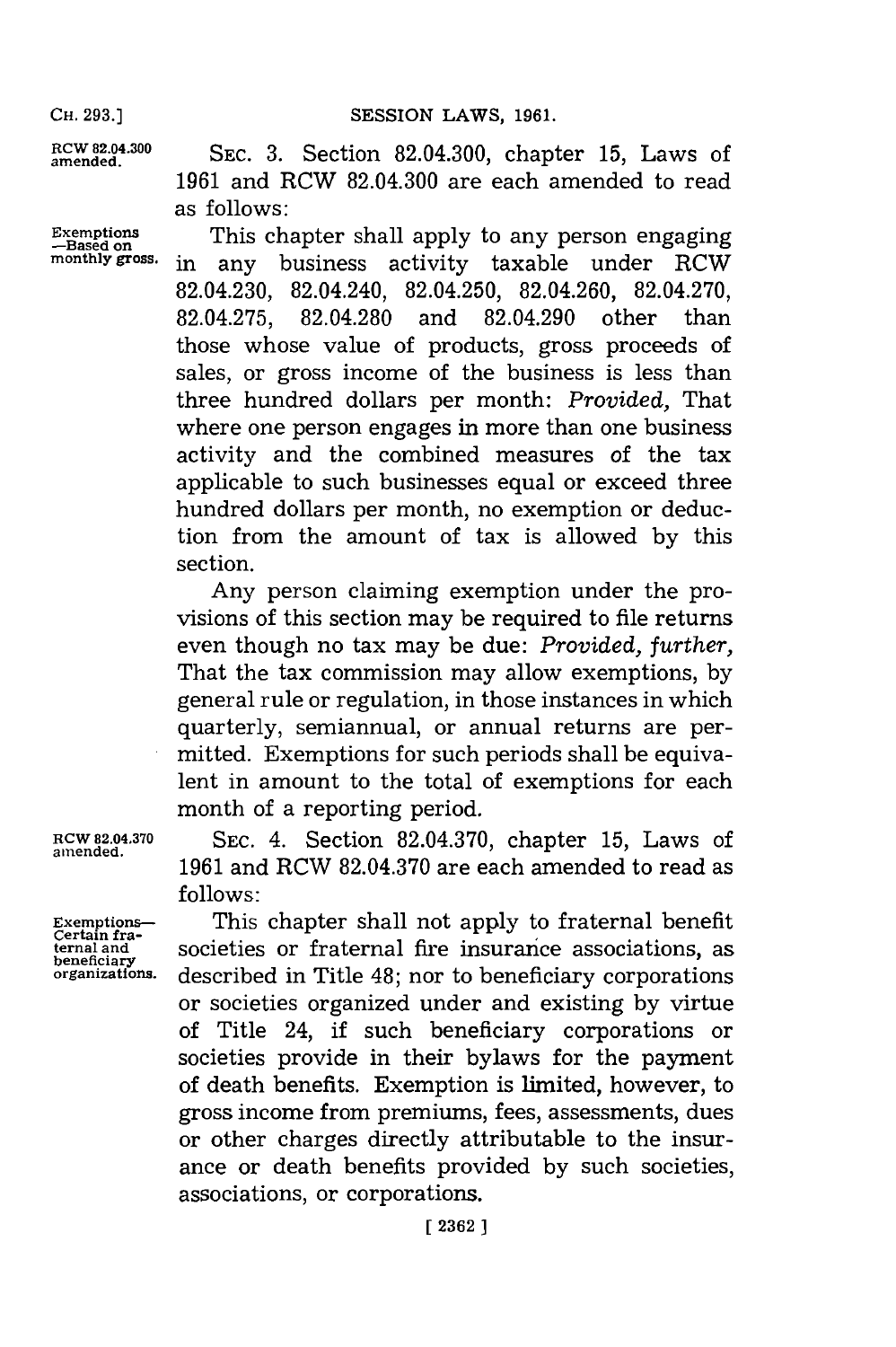SEC. 5. Section 82.04.430, chapter 15, Laws of RCW 82.04.430 **1961** and RCW 82.04.430 are each amended to read as follows:

In computing tax there may be deducted from the **Peductions** measure of tax the following items:

**(1)** Amounts derived **by** persons, other than those engaging in banking, loan, security, or other financial businesses, from investments or the use of money as such;

(2) Amounts derived from bona fide initiation fees, dues, contributions, donations, tuition fees, and endowment funds. This paragraph shall not be construed to exempt any person, association, or society from tax liability upon selling tangible personal property or upon providing facilities or services for which a special charge is made to members or others. Dues which are for, or graduated upon, the amount of service rendered **by** the recipient thereof are not permitted as a deduction hereunder;

**(3)** The amount of cash discount actually taken **by** the purchaser. This deduction is not allowed in arriving at the taxable amount under the extractive or manufacturing classifications with respect to articles produced or manufactured, the reported values of which, for the purposes of this tax, have been computed according to the provisions of RCW 82.04.450;

(4) The amount of credit losses actually sustained **by** taxpayers whose regular books of account are kept upon an accrual basis;

**(5)** So much of the sale price of motor vehicle fuel as constitutes the amount of tax imposed **by** the state or the United States govermnent upon the sale thereof;

**(6)** Amounts derived from business which the state is prohibited from taxing under the Constitution of this state or the Constitution or laws of the United States;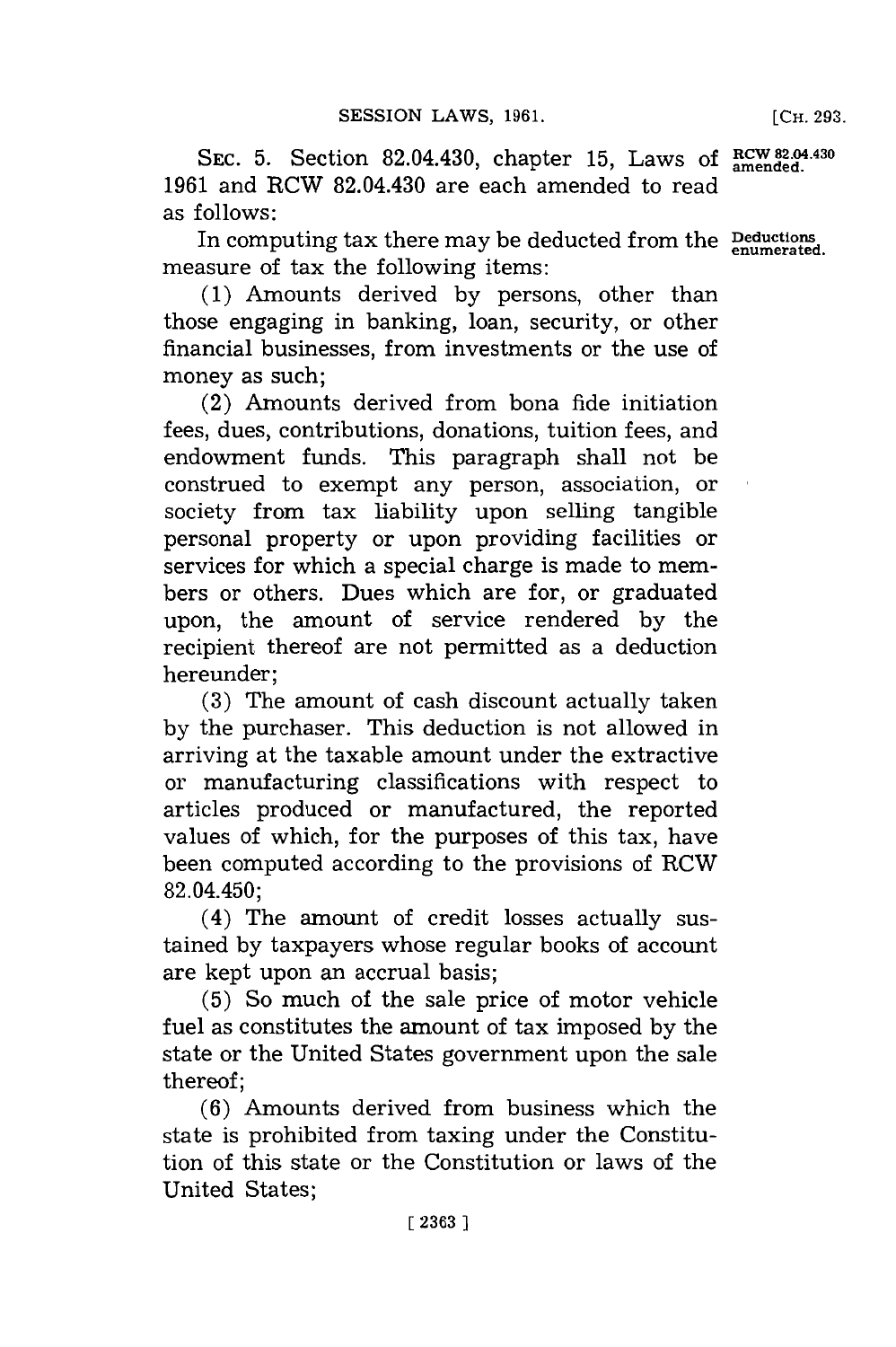**(7)** Amounts derived **by** any person as compensation for the receiving, washing, sorting, and packing of fresh perishable horticultural products and the material and supplies used therein when performed for the person exempted in RCW **82.04.330,** either as agent or as independent contractor;

**(8)** Amounts derived as compensation for services rendered or to be rendered to patients **by** a hospital, as defined in chapter 70.41 RCW, devoted to the care of human beings with respect to the prevention or treatment of disease, sickness, or suffering, when such hospital is operated **by** the United States or any of its instrumentalities, or **by** the state, or any of its political subdivisions;

**(9)** Amounts derived as compensation for services rendered to patients **by** a hospital, as defined in chapter 70.41 RCW, which is operated as a nonprofit corporation, nursing homes and homes for unwed mothers operated as religious or charitable organizations, but only if no part of the net earnings received **by** such an institution inures directly or indirectly, to any person other than the institution entitled to deduction hereunder. In no event shall any such deduction be allowed, unless the hospital building is entitled to exemption from taxation under the property tax laws of this state.

**amended.**

**RCW 82.08.020 SEC. 6.** Section **82.08.020,** chapter **15,** Laws of **1961** and RCW **82.08.020** are each amended to read as follows:

**tax. Imposed.**

**Retail sales** There is levied and there shall be collected a tax on each retail sale in this state equal to three and one-third percent of the selling price: *Provided,* That from April **1, 1959** the tax imposed **by** this section shall be equal to four percent of the selling price. The tax imposed under this chapter shall apply to successive retail sales of the same property and to the retail sale of intoxicating liquor **by** the Washington state liquor stores.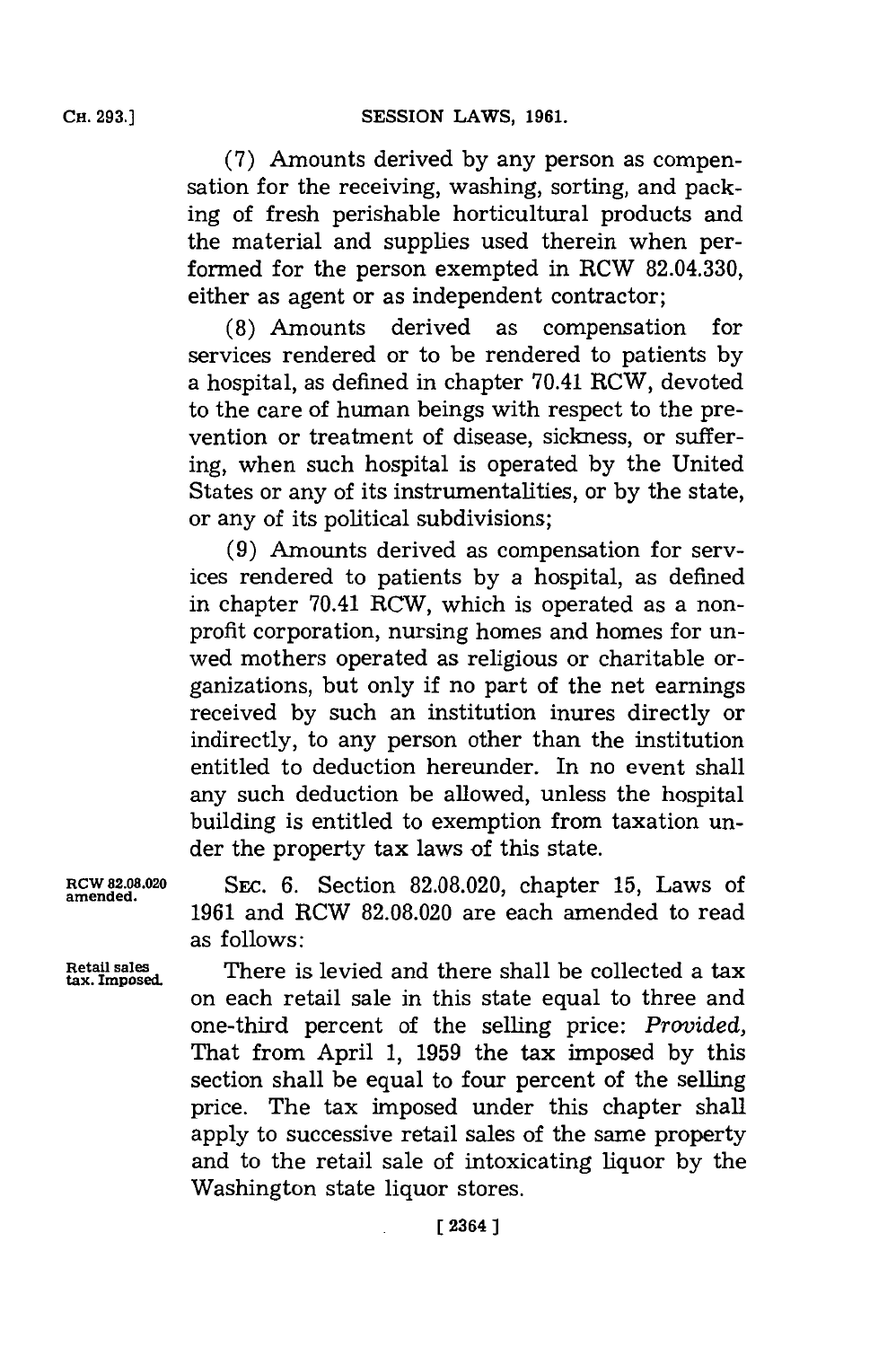SEC. 7. Section 82.08.030, chapter 15, Laws of **RCW 82.08.030 1961** and RCW **82.08.030** are each amended to read as follows:

The tax hereby levied shall not apply to the **Exemptions** following sales:

**(1)** Casual and isolated sales of property or service, unless made **by** a person who is engaged in a business activity taxable under chapter 82.04, **82.16,** or **82.28:** *Provided,* That the exemption provided **by** this paragraph shall not be construed as providing any exemption from the tax imposed **by** chapter **82.12;**

(2) Sales made **by** persons in the course of business activities with respect to which tax liability is specifically imposed under chapter **82.16,** when the gross proceeds from such sales must be included in the measure of the tax imposed under said chapter;

**(3)** The distribution and newsstand sale of newspapers;

(4) Sales which the state is prohibited from taxing under the Constitution of this state or the Constitution or laws of the United States;

**(5)** Sales of motor vehicle fuel used in aircraft by the manufacturer thereof for research, development, and testing purposes and sales of motor vehicle fuel taxable under chapter **82.36:** *Provided,* That the use of any such fuel upon which a refund of the motor vehicle fuel tax has been obtained shall be subject to the tax imposed **by** chapter **82.12;**

**(6)** Sales (including transfers of title through decree of appropriation) heretofore or hereafter made of the entire operating property of a publicly or privately owned public utility, or of a complete operating integral section thereof, to the state or a political subdivision thereof for use in conducting any business defined in subdivisions **(1),** (2), **(3),** (4), **(5), (6), (7), (8), (9), (10)** or **(11)** of RCW **82.16.010;**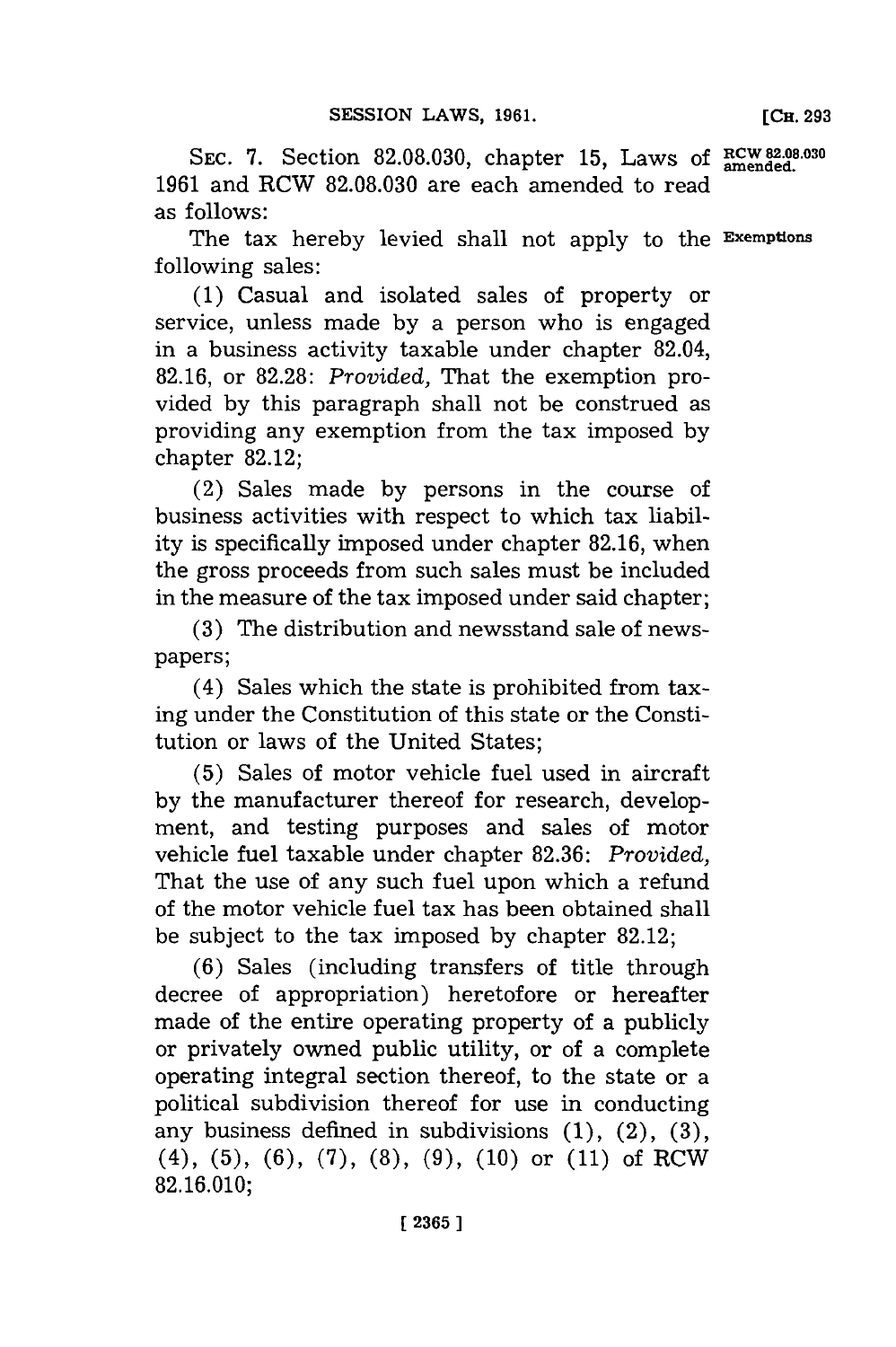**(7)** Auction sales made **by** or through auctioneers of tangible personal property (including household goods) which have been used in conducting a farm activity, when the seller thereof is a farmer and the sale is held or conducted upon a farm and not otherwise;

**(8)** Sales to corporations which have been incorporated under any act of the congress of the United States and whose principal purposes are to furnish volunteer aid to members of armed forces of the United States and also to carry on a system of national and international relief and to apply the same in mitigating the sufferings caused **by** pestilence, famine, fire, floods, and other national calamities and to devise and carry on measures for preventing the same;

**(9)** Sales of purebred livestock for breeding purposes where the animals are registered in a nationally recognized breed association; sales of cattle and milk cows used on the farm;

**(10)** Sales of tangible personal property (other than the type referred to in subdivision **(11)** hereof) for use **by** the purchaser in connection with the business of operating as a private or common carrier **by** air, rail, or water in interstate or foreign commerce: *Provided,* That any actual use of such property in this state shall, at the time of such actual use, be subject to the tax imposed **by** chapter **82.12;**

**(11)** Sales of airplanes, locomotives, railroad cars, or watercraft for use in conducting interstate or foreign commerce **by** transporting therein or therewith property and persons for hire or for use in conducting commercial deep sea fishing operations outside the territorial waters of the state; also sales of tangible personal property which becomes a component part of such airplanes, locomotives, railroad cars, or watercraft, and of motor vehicles or trailers used **by** the holder of a carrier permit issued **by** the Interstate Commerce Commission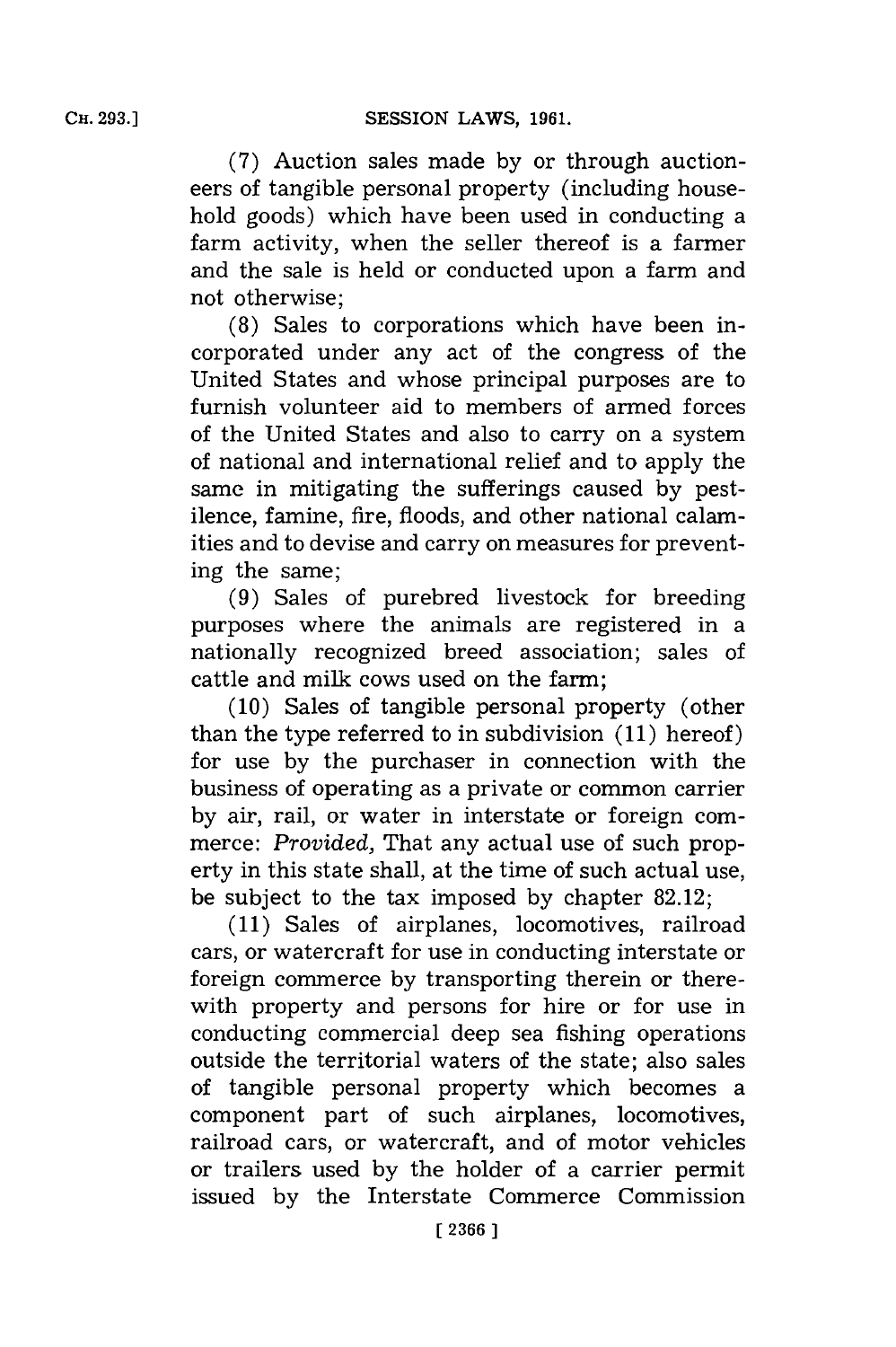authorizing transportation **by** motor vehicle across the boundaries of this state, in the course of constructing, repairing, cleaning, altering, or improving

the same; also sales of or charges made **for** labor and services rendered in respect to such constructing, repairing, cleaning, altering, or improving;

(12) Sales of motor vehicles and trailers to be used for the purpose of transporting therein persons or property for hire in interstate or foreign commerce: *Provided,* That the purchaser must be the holder of a carrier permit issued **by** the Interstate Commerce Commission and that the vehicles will first move upon the highways of this state from the point of delivery in this state to a point outside of this state under the authority of a one-transit permit issued **by** the director of licenses pursuant to the provisions of RCW 46.16.100;

**(13)** Sales of motor vehicles and trailers to nonresidents of this state for use outside of this state, even though delivery be made within this state, but only when (a) the vehicles or trailers will be taken from the point of delivery in this state directly to a point outside this state under the authority of a one-transit permit issued **by** the director of licenses pursuant to the provisions of RCW 46.16.100, or **(b)** said motor vehicles and trailers will be registered and licensed immediately under the laws of the state of the purchaser's residence, will not be used in this state more than three months, and will not be required to be registered and licensed under the laws of this state.

(14) Sales to nonresidents of this state for use outside of this state of tangible personal property which becomes a component part of any machinery or other article of personal property belonging to such nonresident, in the course of installing, repairing, cleaning, altering, or improving the same and also sales of or charges made for labor and services rendered in respect to any installing, repairing,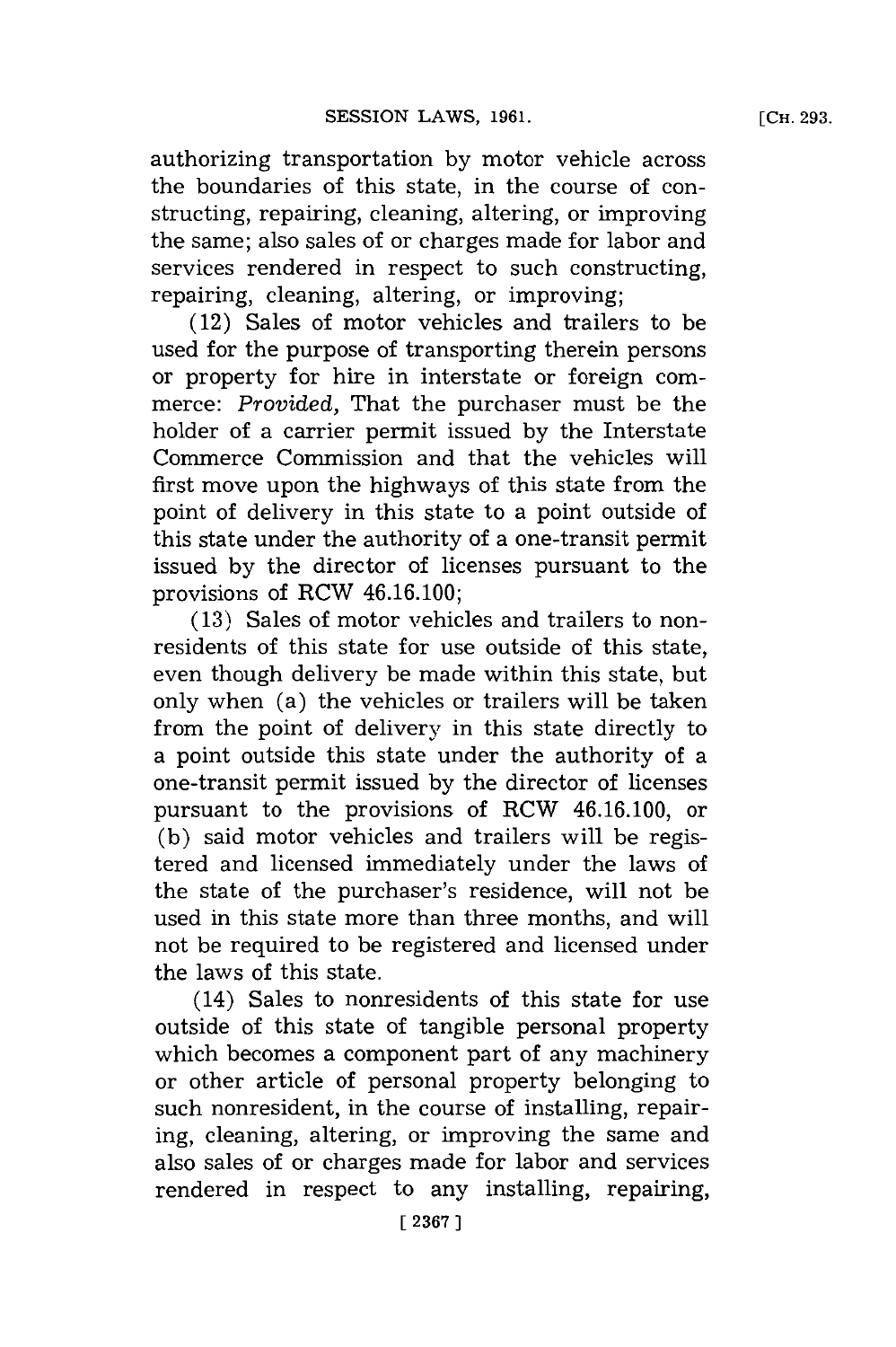cleaning, altering, or improving, of personal property of or for a nonresident, but this subsection (14) shall apply only when the seller agrees to, and does, deliver the property to the purchaser at a point outside this state, or delivers the property to a common or bona fide private carrier consigned to the purchaser at a point outside this state;

**(15)** Sales to nonresidents of this state for use outside of this state of watercraft requiring coast guard registration or registration **by** the state of principal use according to the Federal Boating Act of **1958,** even though delivery be made within this state, but only when (a) the watercraft will not be used within this state for more than forty-five days and **(b)** an appropriate exemption certificate supported **by** identification ascertaining residence as provided **by** the tax commission and signed **by** the purchaser or his agent establishing the fact that the purchaser is a nonresident and that the watercraft is for use outside of this state, one copy to be filed with the tax commission with the regular report and a duplicate to be retained **by** the dealer.

**(16)** Sales of baby chicks and turkey poults for use in the production for sale of poultry or poultry products.

**(17)** Sales to nonresidents of this state for use outside of this state of machinery and implements for use in conducting a farming activity, when such machinery and implements will be transported immediately outside the state. As proof of exemption, an affidavit or certification in such form as the tax commission shall require shall be made for each such sale, to be retained as a business record of the seller.

**(18)** Sales for use in noncontiguous states, territories and possessions of the United States, but only when, as a necessary incident to the contract of sale, the seller delivers the subject matter of the sale to the purchaser or his designated agent at the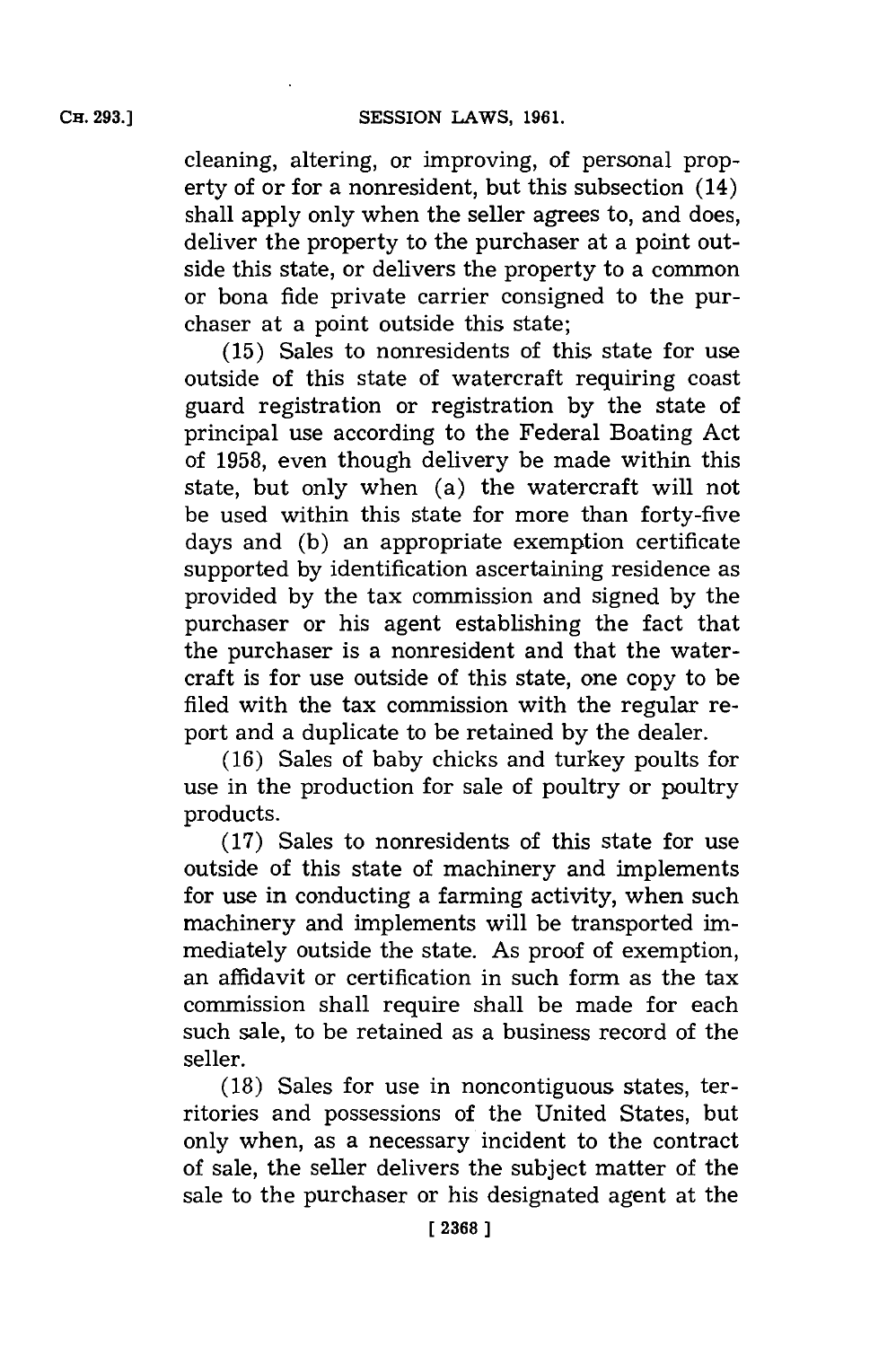usual receiving terminal of the carrier selected to transport the goods, under such circumstances that it is reasonably certain that the goods will be transported directly to a destination in such noncontiguous states, territories and possessions.

**SEC. 8.** Section **82.08.070,** chapter **15,** Laws **Of RCW 82.08.070** 1961 and RCW 82.08.070 are each amended to read as follows:

Each seller, on or before the fifteenth day of the Seller's<br>month succeeding the end of each monthly period,  $\frac{\text{metal}}{\text{etc}, \text{return}}$ <br>shall make out a return for the preceding monthly  $\frac{\text{Bemittance}}{\text{Permitance}}$ period, upon forms to be provided by the commission, **redures** and setting forth the amount of all sales, nontaxable sales, taxable sales, the amount of tax thereon, and such other information as the commission may require, sign, and transmit the same to the commission: *Provided,* That any such taxpayer may elect to remit each month on such forms as the tax commission shall in its discretion prescribe, an estimate of the tax to be due for each month on or before the fifteenth day of the month next succeeding the end of the monthly period in which the tax accrued, and a quarterly return to the commission on or before the fifteenth day of the month next succeeding the end of each quarter of every year and shall remit therewith the balance of the actual tax due for the period of the report: *Provided further,* That every person who shall elect to remit a monthly "estimate of the tax to be due" as hereinabove described shall remit each month at least one-third of the tax paid during the previous quarter or, at least ninety percent of the tax actually collected or owing during the month.

The tax commission may also relieve any taxpayer or class of taxpayers from the obligation of filing monthly returns and may require the return to cover other reporting periods, but in no event shall returns be filed for a period greater than one year.

**[ 2369]1**

**[CH. 293.**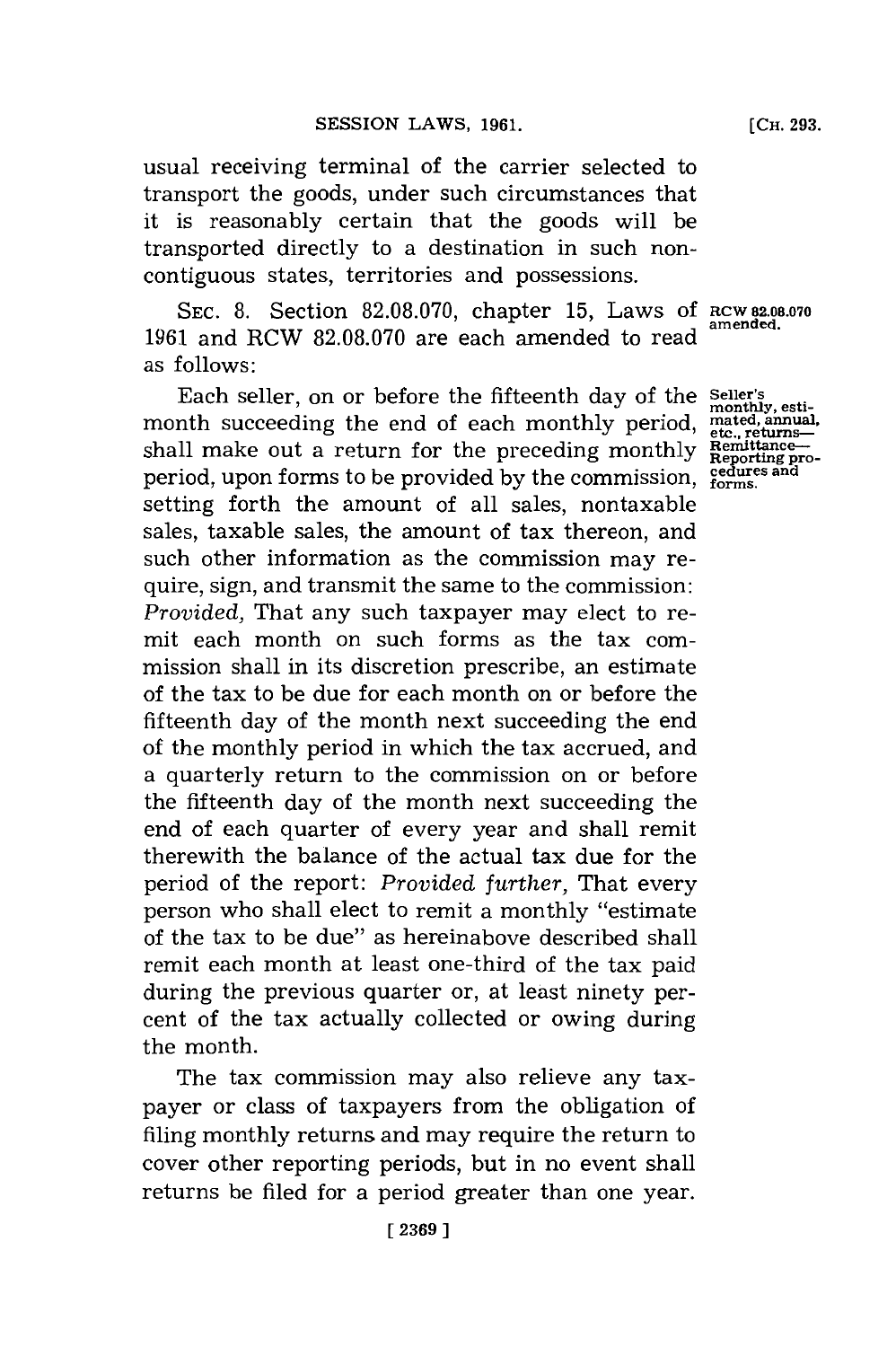**CH. 293.]**

The tax commission may also, **by** general rule or regulation, establish conditions for submission of annual or semiannual reconciling returns **by** such taxpayers or class of taxpayers in lieu of quarterly returns.

The tax commission may also require verified annual returns from any taxpayer, setting forth such additional information as it may deem necessary to correctly determine tax liability.

The commission shall, **by** rule or regulation, establish procedures and forms for reporting consonant with efficient tax administration and accounting procedure to carry into effect the provisions of this chapter.

The commission may also require annual returns from any taxpayer, setting forth such additional information as it may deem necessary to correctly determine tax liability. The tax accrued under the provisions of this chapter, whether or not collected from the buyer shall be paid **by** the seller to the commission in installments at the time of transmitting the return above provided for.

**RCW 82.12.020 SEc. 9.** Section **82.12.020,** chapter **15,** Laws of **amended. 1961** and RCW **82.12.020** are each amended to read as follows:

Use tax. **There** is hereby levied and there shall be collected from every person in this state a tax or excise for the privilege of using within this state as a consumer any article of tangible personal property purchased at retail, or acquired **by** lease, gift, or bailment, or extracted or produced or manufactured **by** the person so using the same. This tax will not apply with respect to the use of any article of tangible personal property purchased, extracted, produced or manufactured outside this state until the transportation of such article has finally ended or until such article has become commingled with the general mass of property in this state. This tax shall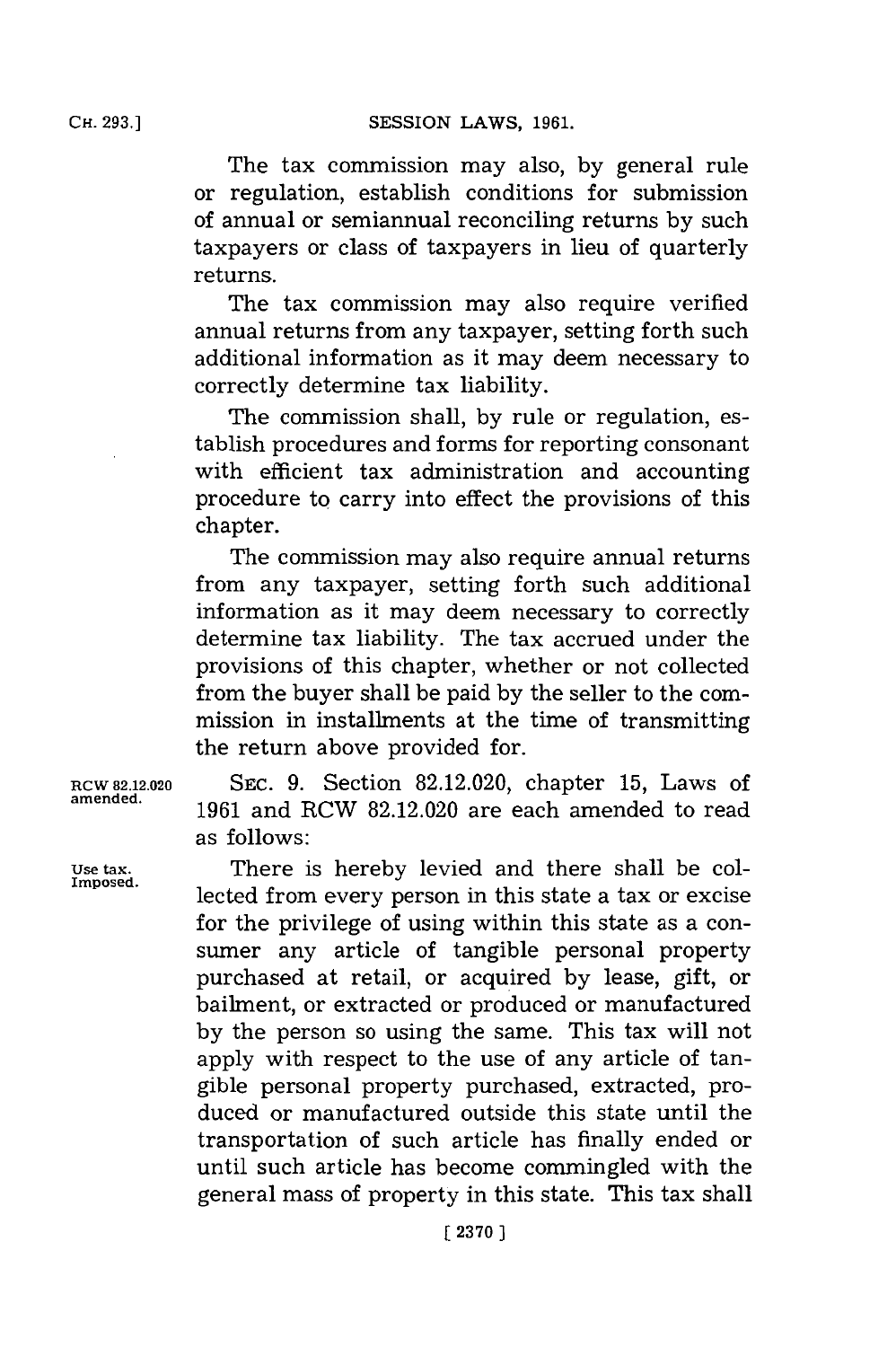apply to the use of every article of tangible personal property, including property acquired at a casual or isolated sale, and including byproducts used **by** the manufacturer thereof, except at hereinafter provided, irrespective of whether the article or similar articles are manufactured or are available for purchase within this state. Except as provided in subdivision (2) of RCW **82.12.030,** payment **by** one purchaser or user of tangible personal property of the tax imposed **by** chapter **82.08** or **82.12** shall not have the effect of exempting any other purchaser or user of the same property from the taxes imposed **by** such chapters. The tax shall be levied and collected in an amount equal to the value of the article used **by** the taxpayer multiplied **by** the rate of three and one-third percent: *Provided,* That from April **1, 1959** the tax levied in this section shall be in an amount equal to the value of the article used **by** the taxpayer multiplied **by** the rate of four percent.

SEC. 10. Section 82.12.030, chapter 15, Laws of RCW 82.12.030 **1961** and RCW **82.12.030** are each amended to read as follows:

The provisions of this chapter shall not apply: **Exemptions.**

**(1)** In respect to the use of any article of tangible personal property brought into the state **by** a nonresident thereof for his use or enjoyment while temporarily within the state unless such property is used in conducting a nontransitory business activity within the state; or in respect to the use **by** a nonresident of this state of a motor vehicle which is registered or licensed under the laws of the state of his residence and is not used in this state more than three months, and which is not required to be registered or licensed under the laws of this state; or in respect to the use of household goods, personal effects and private automobiles **by** a bona fide resident of this state, if such articles were acquired **by** such person in another state while a bona fide resi**(CH. 293.**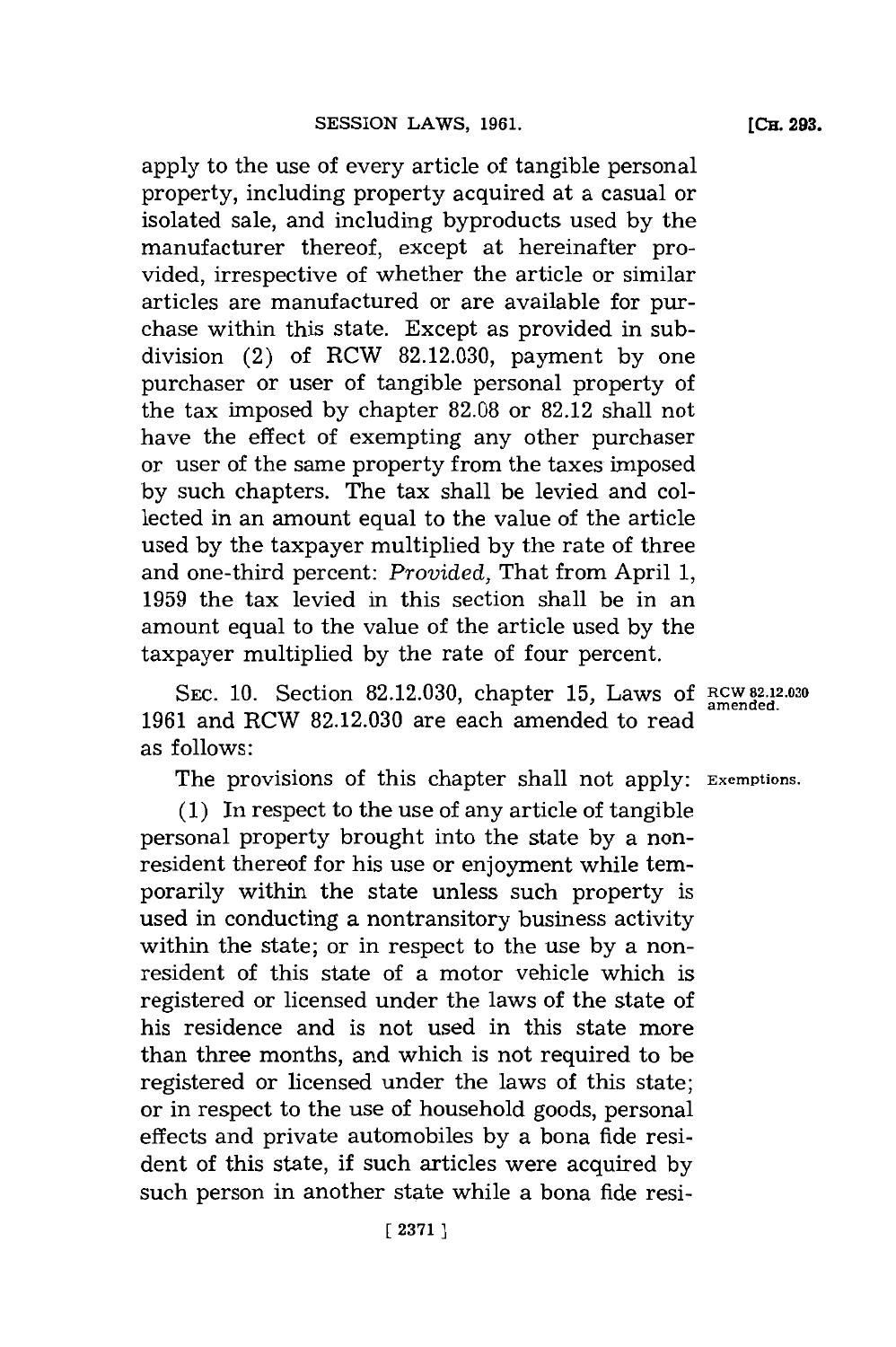dent thereof and primarily for use outside this state and if such use was actual and substantial, but if an article was acquired less than three months prior to the time he entered this state, it will be presumed that the article was acquired for use in this state and that its use outside this state was not actual and substantial;

(2) In respect to the use of any article of tangible personal property purchased at retail or acquired by lease, gift or bailment if the sale thereof to, or the use thereof **by,** the present user or his bailor or donor has already been subjected to tax under chapter **82.08** or **82.12** and such tax has been paid **by** the present user or **by** his bailor or donor;

**(3)** In respect to the use of any article of tangible personal property the sale of which is specifically taxable under chapter **82.16;**

(4) In respect to the use of any airplane, locomotive, railroad car, or watercraft used primarily in conducting interstate or foreign commerce **by** transporting therein or therewith property and persons for hire or used primarily in commercial deep sea fishing operations outside the territorial waters of the state, and in respect to use of tangible personal property which becomes a component part of any such airplane, locomotive, railroad car, or watercraft, and in respect to the use **by** the holder of a carrier permit issued **by** the Interstate Commerce Commission of any motor vehicle or trailer used primarily for transporting therein persons or property for hire across the boundaries of this state if the first use of which within this state is actual use in conducting interstate or foreign commerce; and in respect to the use of any motor vehicle or trailer while being operated under the authority of a one-transit permit issued **by** the director of licenses pursuant to RCW 46.16.100 and moving upon the highways from the point of delivery in this state to a point outside this state; and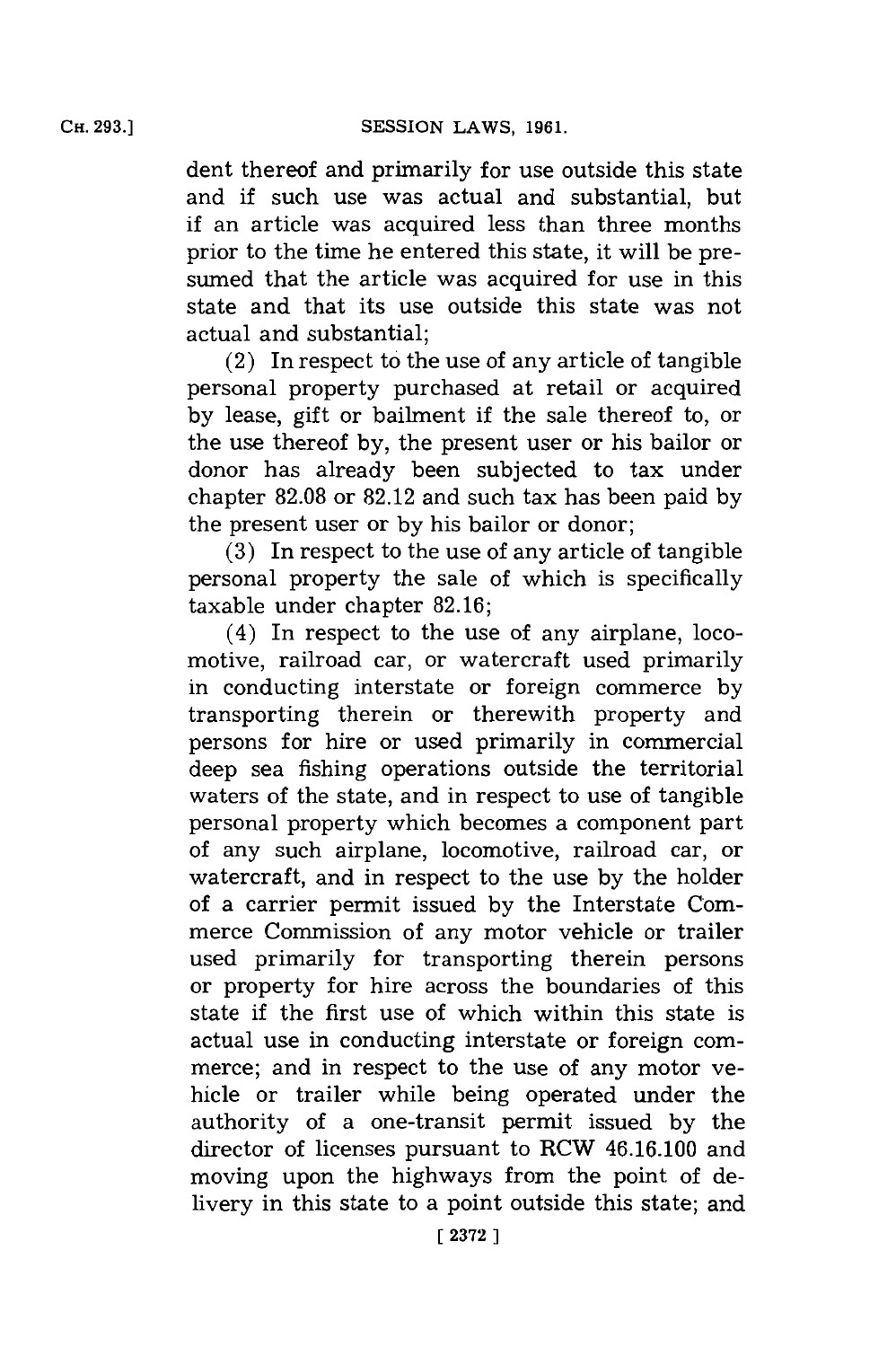in respect to the use of tangible personal property which becomes a component part of any motor vehicle or trailer used **by** the holder of a carrier permit issued **by** the Interstate Commerce Commission authorizing transportation **by** motor vehicle across the boundaries of this state;

**(5)** In respect to the use of any article of tangible personal property which the state is prohibited from taxing under the Constitution of the state or under the Constitution or laws of the United States;

**(6)** In respect to the use of motor vehicle fuel used in aircraft **by** the manufacturer thereof for research, development, and testing purposes and motor vehicle fuel taxable under chapter **82.36:** *Provided,* That the use of such fuel upon which a refund of the motor vehicle fuel tax is obtained shall not be exempt, and the director of licenses shall deduct from the amount of such tax to be refunded the amount of tax due under this chapter and remit the same each month to the tax commission;

**(7)** In respect to the use of any article of tangible personal property included within the transfer of the title to the entire operating property of a publicly or privately owned public utility, or of a complete operating integral section thereof, **by** the state or a political subdivision thereof in conducting any business defined in subdivisions  $(1)$ ,  $(2)$ ,  $(3)$ ,  $(4)$ , **(5), (6), (7), (8), (9), (10),** or **(11)** of RCW **82.16.010;**

**(8)** In respect to the use of tangible personal property (including household goods) which have been used in conducting a farm activity, if such property was purchased from a farmer at an auction sale held or conducted **by** an auctioneer upon a farm and not otherwise;

**(9)** In respect to the use of tangible personal property **by** corporations which have been incorporated under any act of the congress of the United States and whose principal purposes are to furnish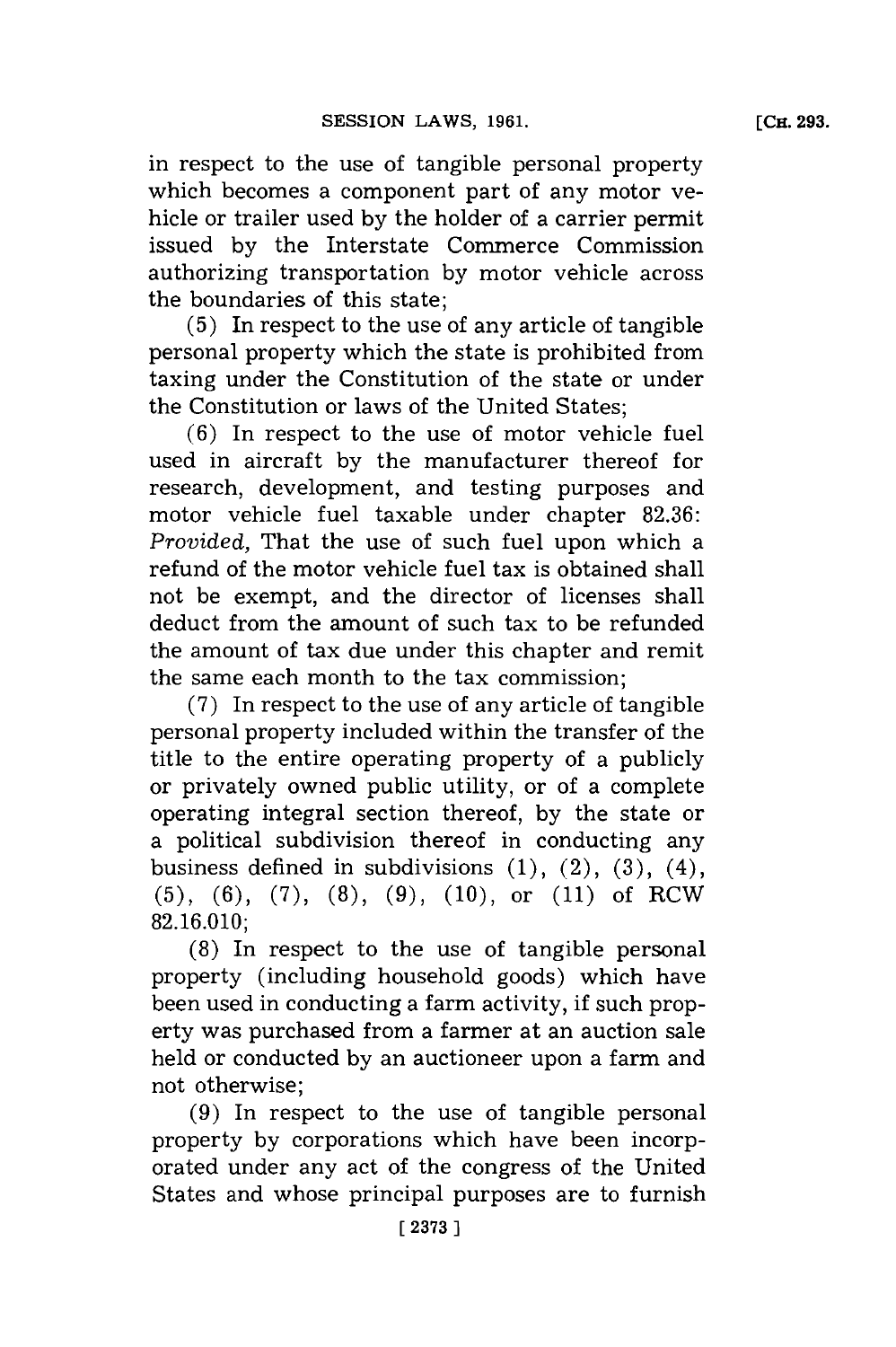**CH. 293.]**

volunteer aid to members of the armed forces of the United States and also to carry on a system of national and international relief and to apply the same in mitigating the sufferings caused **by** pestilence, famine, fire, flood, and other national calamities and to devise and carry on measures for preventing the same;

**(10)** In respect to the use of purebred livestock for breeding purposes where said animals are registered in a nationally recognized breed association; sales of cattle and milk cows used on the farm;

**(11)** In respect to the use of baby chicks and turkey poults in the production for sale of poultry or poultry products;

(12) In respect to the use of fuel **by** the extractor or manufacturer thereof when used directly in the operation of the particular extractive operation or manufacturing plant which produced or manufactured the same;

**(13)** In respect to the use of motor vehicles, equipped with dual controls, which are loaned to school districts and used **by** such districts exclusively in connection with their high school driver training program;

(14) In respect to the use **by** a bailee of any article of tangible personal property which is entire**ly** consumed in the course of research, development, experimental and testing activities conducted **by** the user, provided the acquisition or use of such articles **by** the bailor was not subject to the taxes imposed **by** chapter **82.08** RCW or chapter **82.12** RCW.

RCW 82.12.040 **SEC. 11.** Section 82.12.040, chapter **15,** Laws of **1961** and RCW 82.12.040 are each amended to read as follows:

**Retailers to** Every person who maintains in this state a place **collect tax- Penalty,** of business or a stock of goods shall obtain from the tax commission a certificate of registration, and shall, at the time of making sales, or making trans-

**amended.**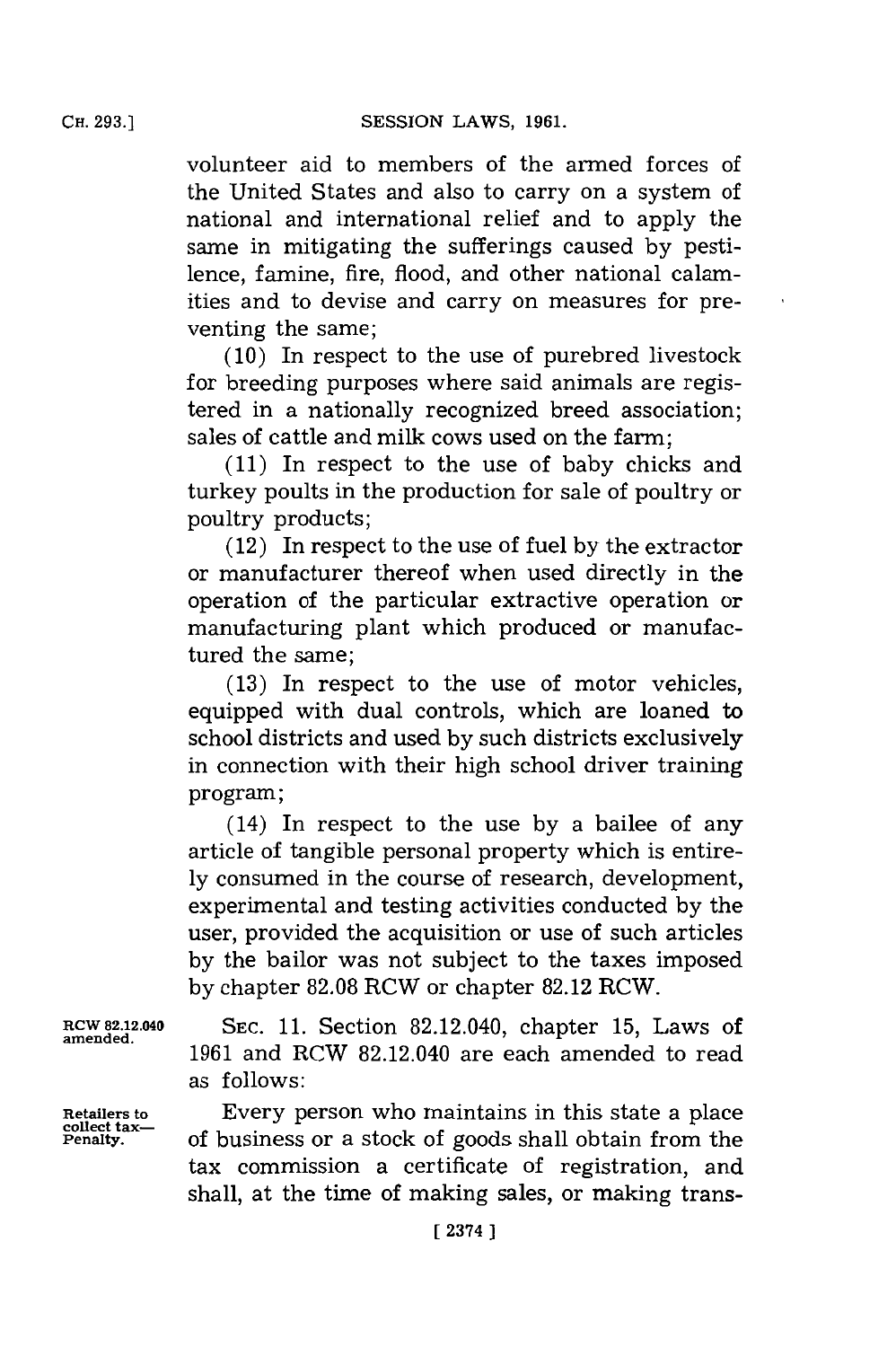fers of either possession or title or both, of tangible personal property for use in this state, collect from the purchasers or transferees the tax imposed under this chapter. For the purposes of this chapter, the phrase "maintains in this state a place of business" shall include the solicitation of sales and/or taking of orders **by** sales agents or traveling representatives.

Every person who engages in this state in the business of acting as an independent selling agent for persons who do not hold a valid certificate of registration, and who receives compensation **by** reason of sales of tangible personal property of his principals made for use in this state, shall, at the time such sales are made, collect from the purchasers the tax imposed under this chapter, and for that purpose shall be deemed a retailer as defined in this chapter.

The tax required to be collected **by** this chapter shall be deemed to be held in trust **by** the retailer until paid to the tax commission and any retailer who appropriates or converts the tax collected to his own use or to any use other than the payment of the tax provided herein to the extent that the money required to be collected is not available for payment on the due date as prescribed shall be guilty of a misdemeanor. In case any seller fails to collect the tax herein imposed or having collected the tax, fails to pay the same to the tax commission in the manner prescribed, whether such failure is the result of his own acts or the result of acts or conditions beyond his control, he shall nevertheless, be personally liable to the state for the amount of such tax.

Any retailer who refunds, remits, or rebates to a purchaser, or transferee, either directly or indirectly, and **by** whatever means, all or any part of the tax levied **by** this chapter, or makes in any form of advertising, verbal or otherwise, any statements which might infer that he is absorbing the tax or paying the tax for the purchaser or transferee **by**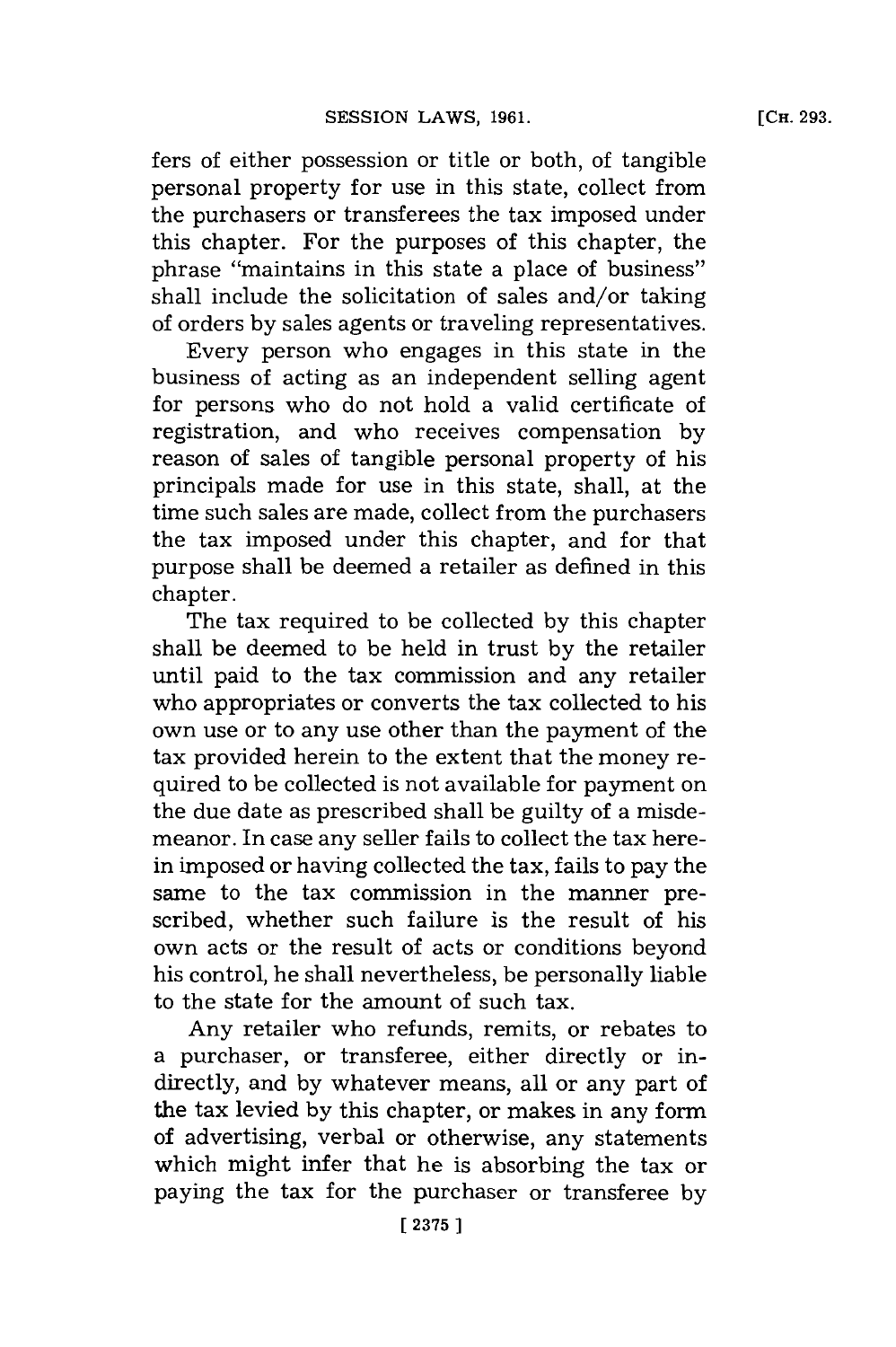**SESSION LAWS, 1961.** 

an adjustment of prices, or at a price including the tax, or in any other manner whatsoever shall be guilty of a misdemeanor.

RCW **82.16.010 SEC.** 12. Section **82.16.010,** chapter **15,** Laws of **amended. 1961** and RCW **82.16.010** are each amended to read as follows:

**Public utility** For the purposes of this chapter, unless other-**Definitions,** wise required **by** the context:

> **(1)** "Railroad business" means the business of operating any railroad, **by** whatever power operated, for public use in the conveyance of persons or property for hire. It shall not, however, include any business herein defined as an urban transportation business;

> (2) "Express business" means the business of carrying property for public hire on the line of any common carrier operated in this state, when such common carrier is not owned or leased **by** the person engaging in such business;

> **(3)** "Railroad car business" means the business of operating stock cars, furniture cars, refrigerator cars, fruit cars, poultry cars, tank cars, sleeping cars, parlor cars, buffet cars, tourist cars, or any other kinds of cars used for transportation of property or persons upon the line of any railroad operated in this state when such railroad is not owned or leased **by** the person engaging in such business;

> (4) "Water distribution business" means the business of operating a plant or system for the distribution of water for hire or sale;

> **(5)** "Light and power business" means the business of operating a plant or system for the generation, production or distribution of electrical energy for hire or sale;

> **(6)** "Telephone business" means the business of operating or managing any telephone line or part of a telephone line and exchange or exchanges used in the conduct of the business of affording tele-

**tax.**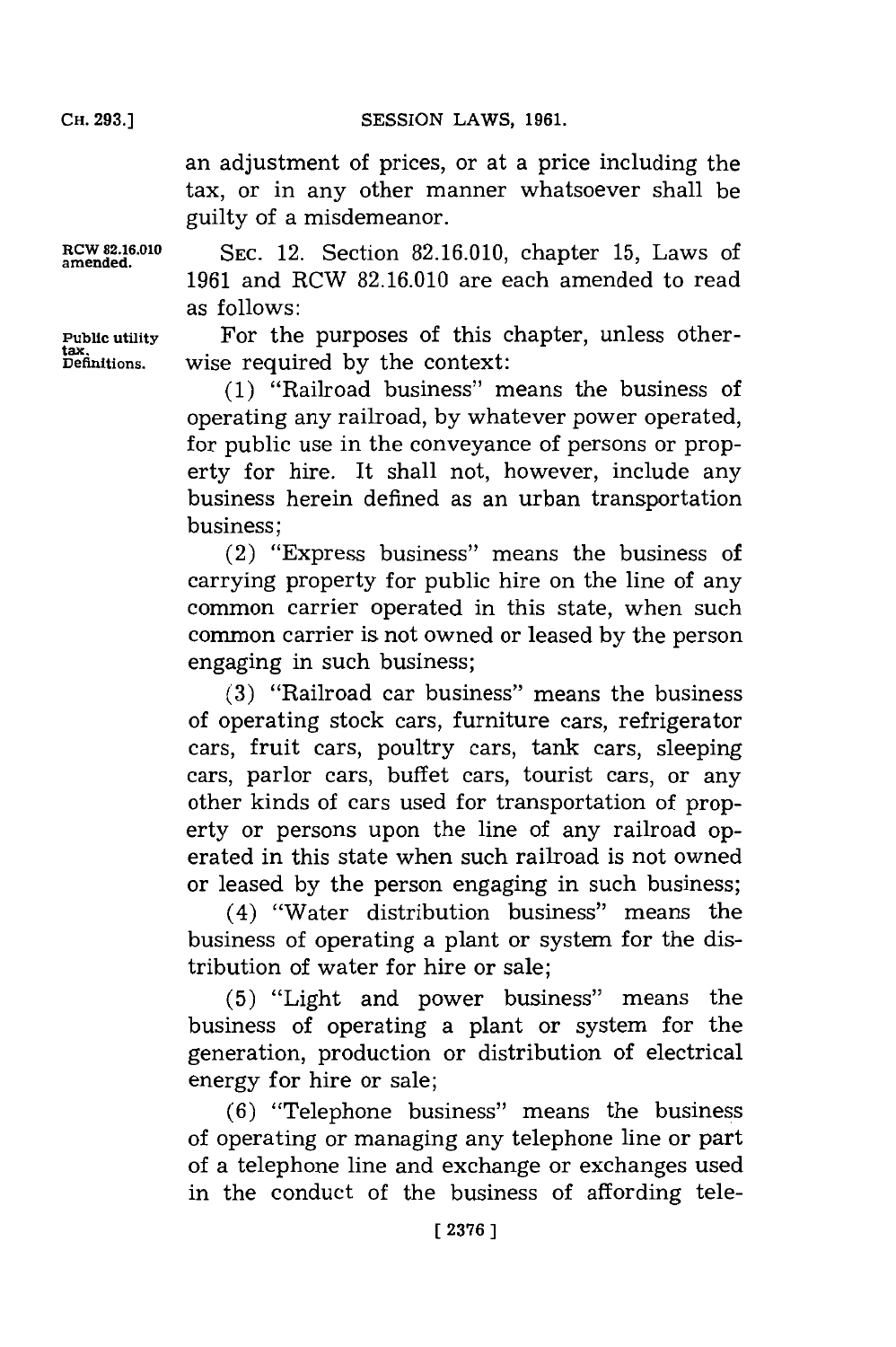phonic communication for hire. It includes cooperative or farmer line telephone companies or associations operating an exchange;

**(7)** "Telegraph business" means the business of affording telegraphic communication for hire;

**(8)** "Gas distribution business" means the business of operating a plant or system for the production or distribution for hire or sale of gas, whether manufactured or natural;

**(9)** "Motor transportation business" means the business (except urban transportation business) of operating any motor propelled vehicle **by** which persons or property of others are conveyed for hire, and includes, but is not limited to, the operation of any motor propelled vehicle as an auto transportation company (except urban transportation business), common carrier or contract carrier as defined **by** RCW **81.68.010** and **81.80.010:** *Provided,* That "motor transportation business" shall not mean or include the transportation of logs or other forest products exclusively upon private roads or private highways;

**(10)** "Urban transportation business" means the business of operating any vehicle for public use in the conveyance of persons or property for hire, insofar as (a) operating entirely within the corporate limits of any city or town, or within five miles of the corporate limits thereof, or **(b)** operating entirely within and between cities and towns whose corporate limits are not more than five miles apart or within five miles of the corporate limits of either thereof. Included herein, but without limiting the scope hereof, is the business of operating passenger vehicles of every type and also the business of operating cartage, pickup, or delivery services, including in such services the collection and distribution of property arriving from or destined to a point within or without the state, whether or not such collection or distribution be made **by** the person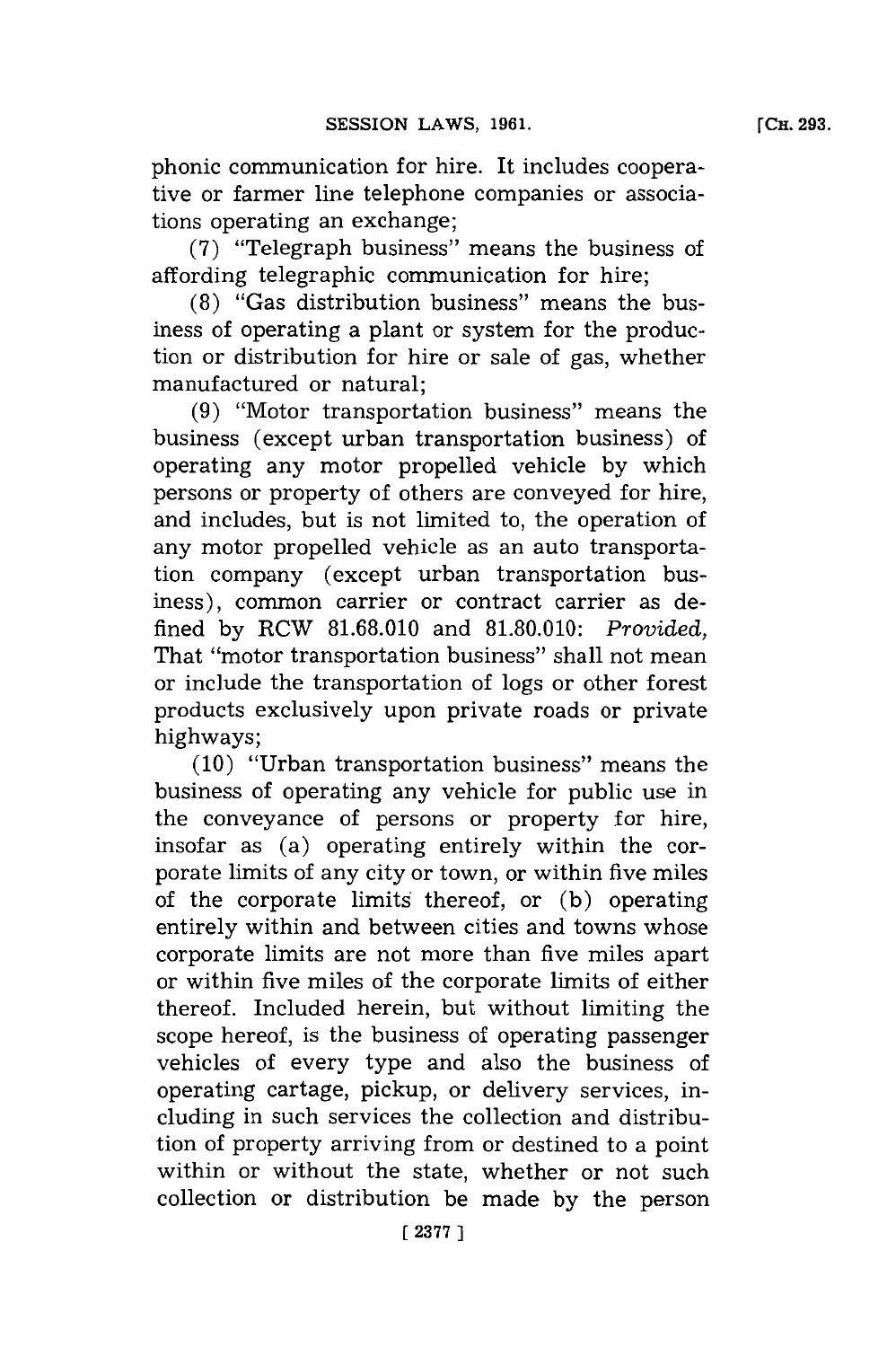performing a local or interstate line-haul of such property;

**(11)** "Public service business" means any of the businesses defined in subdivisions **(1),** (2), **(3),** (4), **(5), (6), (7), (8), (9),** and **(10)** or any business subject to control **by** the state, or having the powers of eminent domain and the duties incident thereto, or any business hereafter declared **by** the legislature to be of a public service nature. It includes, among others, without limiting the scope hereof: Airplane transportation, boom, dock, ferry, pipe line, public warehouse, toll bridge, toll logging road, water transportation and wharf businesses;

(12) "Gross income" means the value proceeding or accruing from the performance of the particular public service or transportation business involved, including operations incidental thereto, but without any deduction on account of the cost of the commodity furnished or sold, the cost of materials used, labor costs, interest, discount, delivery costs, taxes, or any other expense whatsoever paid or accrued and without any deduction on account of losses;

**(13)** The meaning attributed, in chapter 82.04, to the terms "tax year," "person," "value proceeding or accruing," "business," "engaging in business," ''in this state," ''within this state,'' ''cash discount'' and "successor" shall apply equally in the provisions of this chapter.

**amended.**

**tax imposed.**

**RCW 2.16.020 SEC. 13.** Section **82.16.020,** chapter **15,** Laws of **1961** and RCW **82.16.020** are each amended to read as follows:

**Public utility** There is levied and there shall be collected from every person a tax for the act or privilege of engaging within this state in any one or more of the businesses herein mentioned. The tax shall be equal to the gross income of the business, multiplied **by** the rate set out after the business, as follows: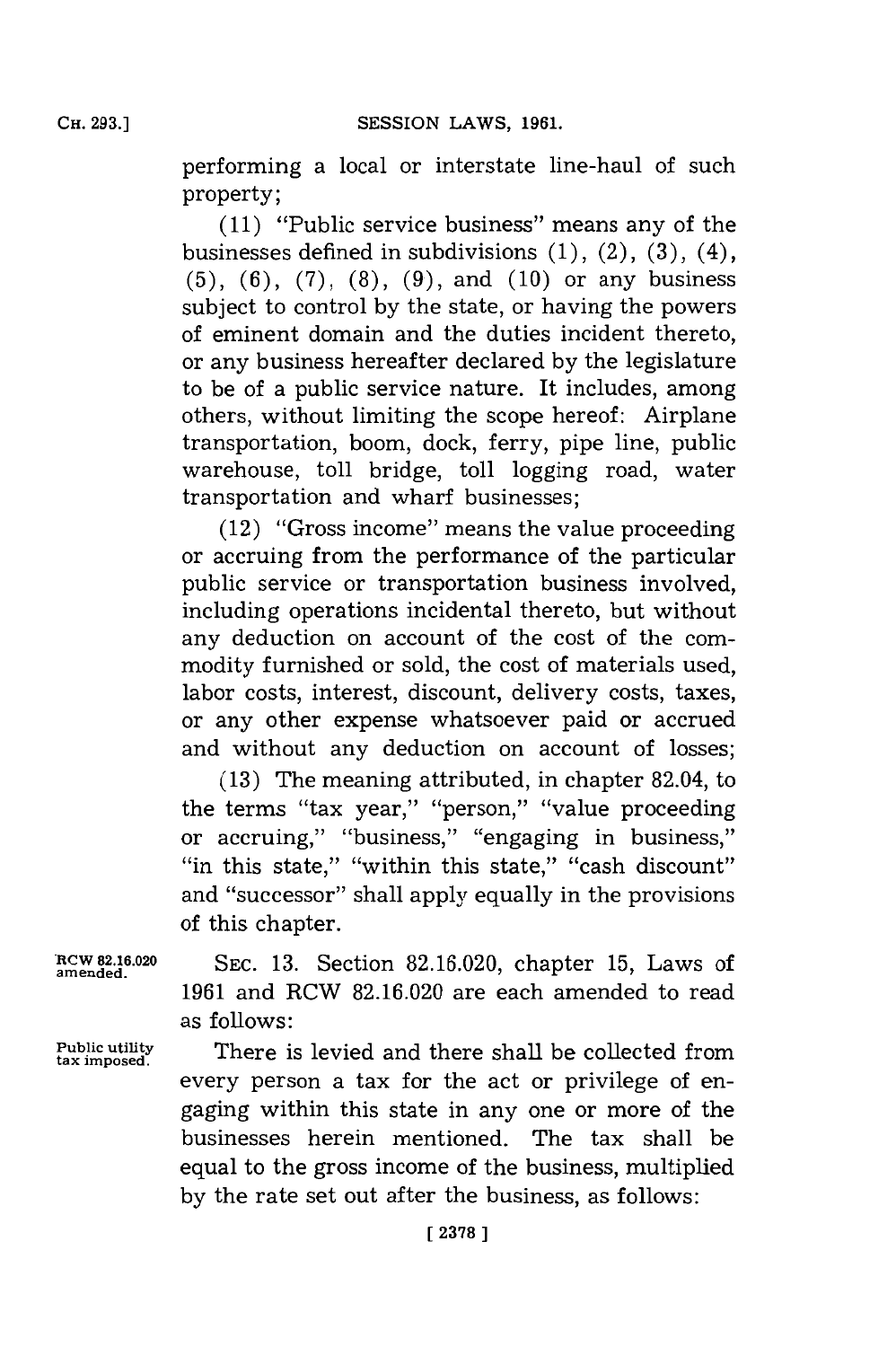**(1)** Railroad, express, railroad car, water distribution, light and power, telephone and telegraph businesses: Three percent: *Provided,* That a common carrier railroad operating as a plant facility to the extent of eighty percent or more of its business shall pay a tax of one-fourth of one percent on such eighty percent or more of its business and three percent on all other business;

(2) Gas distribution business: Two percent;

**(3)** Urban transportation business: One-half of one percent;

(4) Vessels under sixty-five feet in length operating upon the waters within the state: One-half of one percent;

**(5)** Motor transportation and all public service businesses other than ones mentioned above: One and one-half percent.

SEC. 14. Section 82.16.070, chapter 15, Laws of RCW 82.16.070 **1961** and RCW **82.16.070** are each amended to read as **f** ollows:

The taxes imposed hereunder shall be due and **Monthly, esti**payable in monthly installments and remittance **etc., returns**therefor shall be made on or before the fifteenth day **Reporting procedures** of the month next succeeding the end of the monthly **and forms.** period in which the tax accrued. The taxpayer on or before the fifteenth day of such month shall make out a return, upon such forms and setting forth such information as the tax commission may require, showing the amount of the tax for which he is liable for the preceding monthly period, sign, and transmit the same to the commission, together with a remittance for such amount in the form required in chapter **82.32:** *Provided,* That any such taxpayer may elect to remit each month on such forms as the tax commission shall in its discretion prescribe, an estimate of the tax to be due for each month on or before the fifteenth day of the month next succeeding the end of the monthly period in which the tax

**mated, annual,**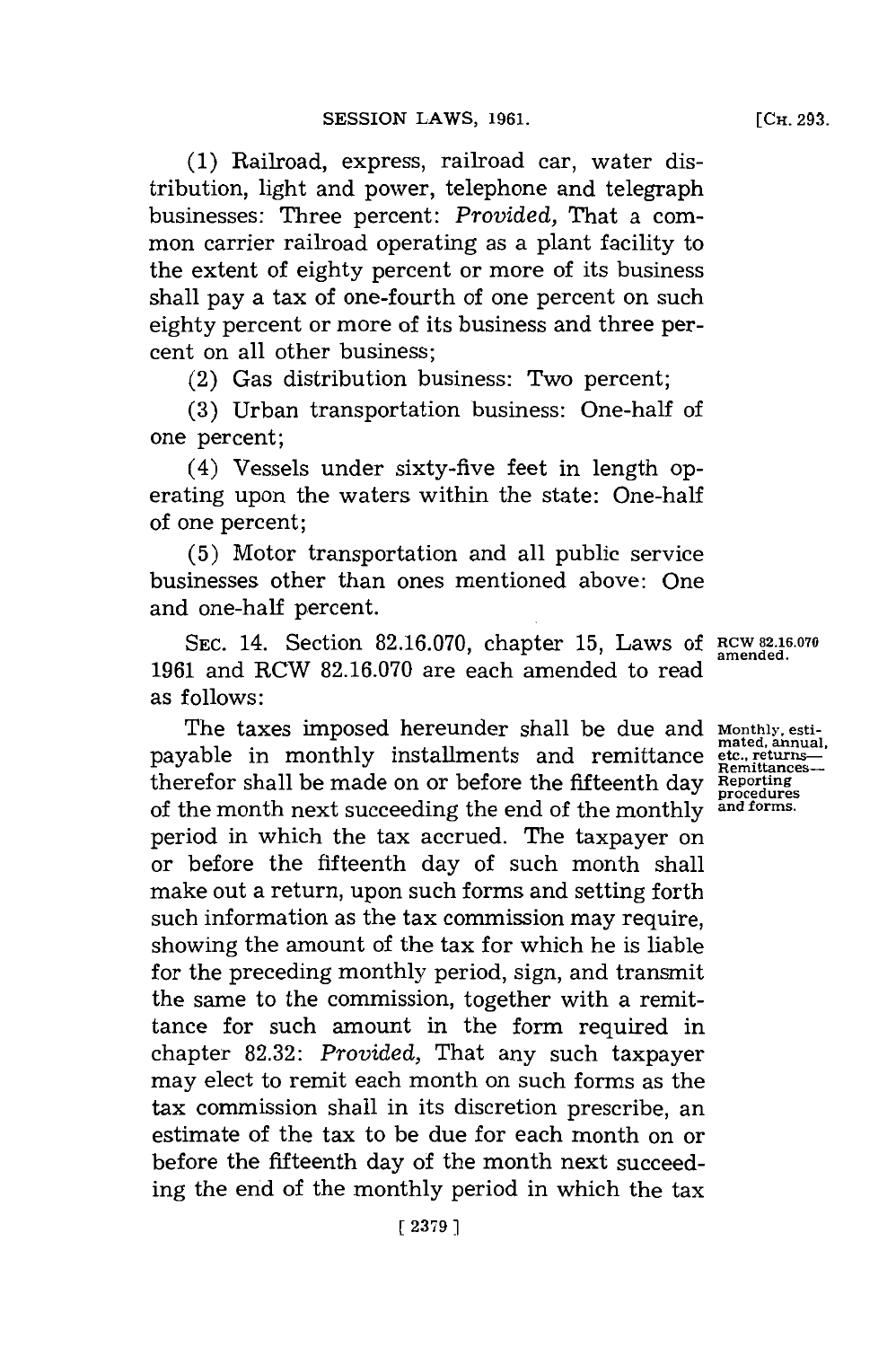accrued, and a quarterly return to the commission on or before the fifteenth day of the month next succeeding the end of each quarter of every year and shall remit therewith the balance of the actual tax due for the period of the report: *Provided further,* That every person who shall elect to remit a monthly "estimate of the tax to be due" as hereinabove described shall remit each month at least one-third of the tax paid during the previous quarter or, at least ninety percent of the tax actually collected or owing during the month.

The tax commission may also relieve any taxpayer or class of taxpayers from the obligation of filing monthly returns and may require the return to cover other reporting periods, but in no event shall returns be filed for a period greater than one year.

The tax commission may also, **by** general rule or regulation, establish conditions for submission of annual or semiannual reconciling returns **by** such taxpayers or class of taxpayers in lieu of quarterly returns.

The tax commission may also require verified annual returns from any taxpayer, setting forth such additional information as it may deem necessary to correctly determine tax liability.

The commission shall, **by** rule or regulation, establish procedures and forms for reporting consonant with efficient tax administration and accounting procedure to carry into effect the provisions of this chapter.

**RCW 82.12.010** SEc. **15.** Section **82.12.010,** chapter **15,** Laws of **amended. 1961** and RCW **82.12.010** are each amended to read as follows:

Use tax. **For the purposes of this chapter:**<br>**Definitions.**  $(3)$ 

**Deflnitions. (1).** "Value of the article used" shall mean the consideration, whether money, credit, rights, or other property, expressed in terms of money, paid or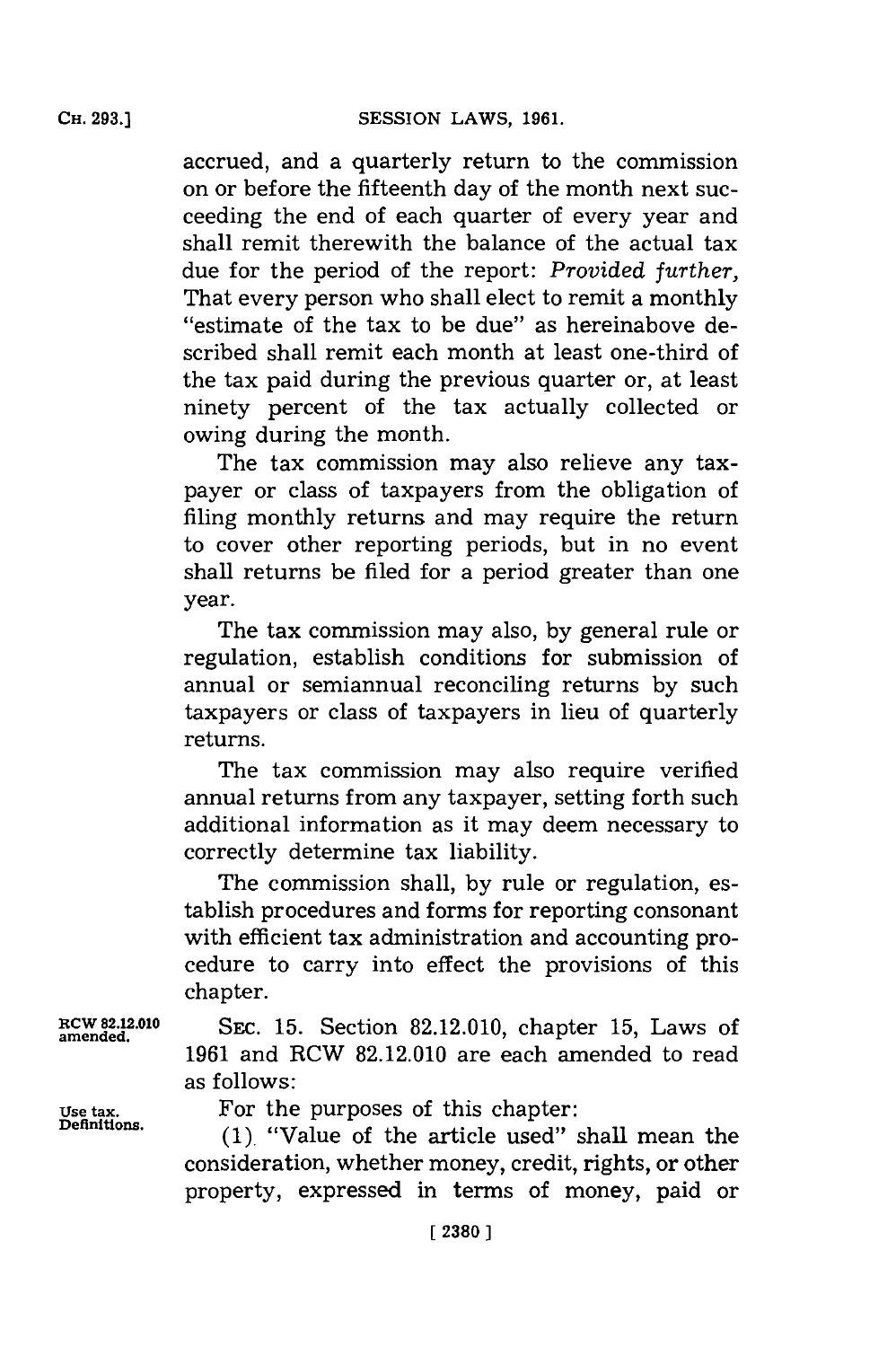given or contracted to be paid or given **by** the purchaser to the seller **for** the article of tangible personal property, the use of which is taxable under this chapter. The term includes, in addition to the consideration paid or given or contracted to be paid or given, the amount of any tariff or duty paid with respect to the importation of the article used. In case the article used is acquired **by** lease or **by** gift or is extracted, produced, or manufactured **by** the person using the same or is sold under conditions wherein the purchase price does not represent the true value thereof, the value of the article used shall be determined as nearly as possible according to the retail selling price at place of use of similar products of like quality and character under such rules and regulations as the tax commission may prescribe.

In case the articles used are acquired **by** bailment, the value of the use of the articles so used shall be in an amount representing a reasonable rental for the use of the articles so bailed, determined as nearly as possible according to the value of such use at the places of use of similar products of like quality and character under such rules and regulations as the tax commission may prescribe;

 $(2)$  "Use," "used," "using," or "put to use" shall have their ordinary meaning, and shall mean the first act within this state **by** which the taxpayer takes or assumes dominion or control over the article of tangible personal property (as a consumer), and include installation, storage, withdrawal from storage, or any other act preparatory to subsequent actual use or consumption within this state;

**(3)** 'Taxpayer" and "purchaser" include all persons included within the meaning of the word "buyer" and the word "consumer" as defined in chapters 82.04 and **82.08;**

(4) "Retailer" means every person engaged in the business of selling tangible personal property